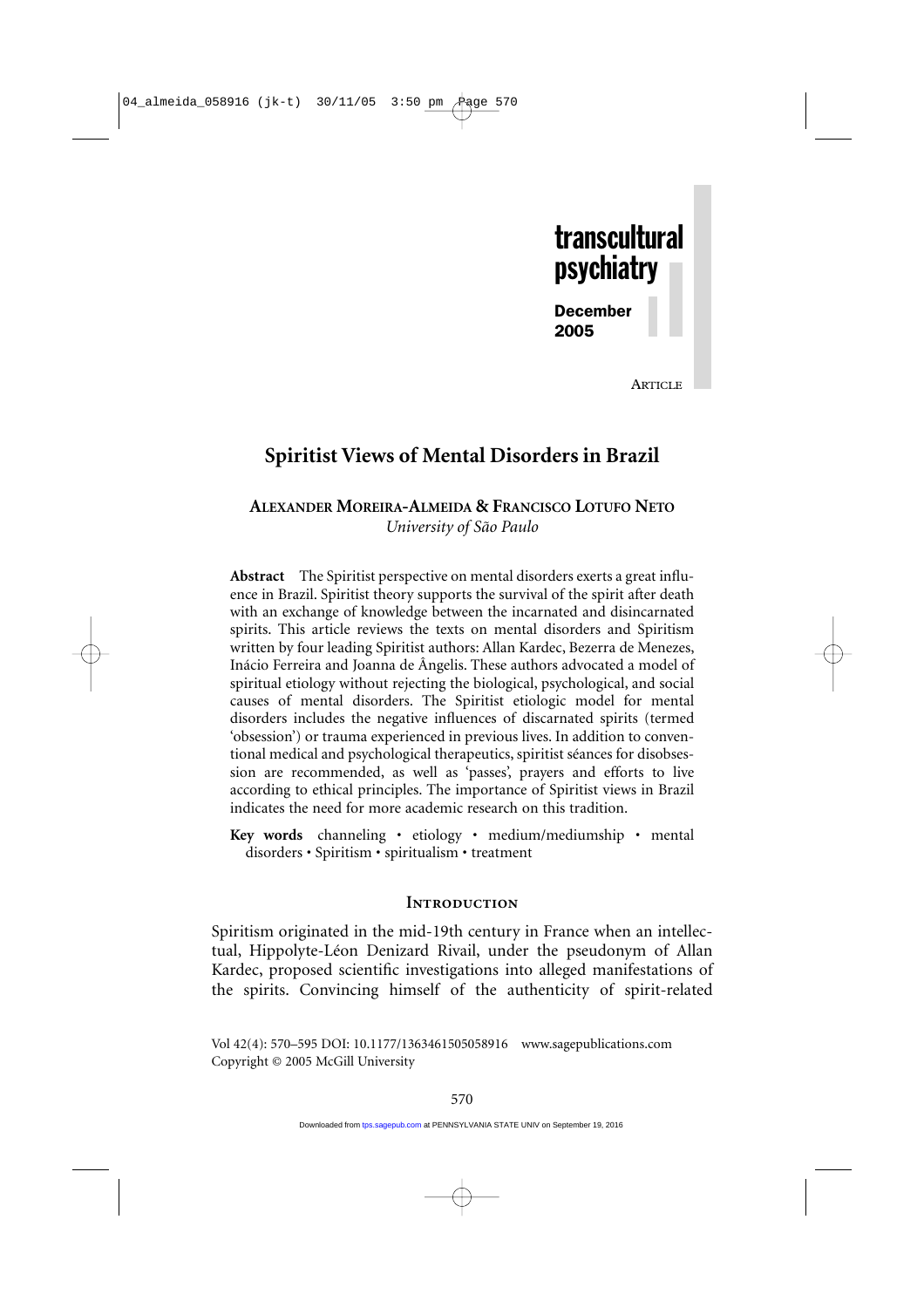phenomena, he developed a method to collect information based on the communication of spirits. In 1857, after comparing and analyzing the answers obtained through mediums in several different countries, Kardec compiled the resulting information in a theoretical framework. He named the resulting theory 'Spiritism' or 'Spiritist Doctrine' (Kardec, 1996), which was defined as 'a science that deals with the nature, origin and destiny of the spirits, as well as its manifestations with the corporeal world' (Kardec, 1995, p. 50). Reincarnation distinguishes Spiritism from its Anglo-Saxon sibling, Spiritualism, for which reincarnation is a controversial tenet (Hess, 1991). Kardec believed that Spiritism was essentially a science as well as a philosophy rich with moral concerns, and not a religion, according to the literal meaning of the word.<sup>1</sup> According to Hess (1991, pp. 45–46), Spiritism implies a 'reification' of the spiritual world in the sense that spirits are scientifically real and this reification in turn comprises two consequences: it desacralizes the spirit world into an object of scientific analysis and presents an alternative interpretation of orthodox scientific thinking. However, traditional scientists usually view the spiritist thesis as 'pseudoscientific'.

In the history of dynamic psychiatry and psychology, Spiritism was 'an event of major importance as a source of unexplainable phenomena' (Janet, 1889, pp. 357–8; Ellenberger, 1970, p. 115). Spiritism produced psychological phenomena to be investigated by the medical sciences. In the late 19th century, dynamic theories of the unconscious were in part a result of the translation of the doctrine of communication of the spirit into orthodox medical rhetoric (Ellenberger, 1970). Hess (1991) identifies more objective signs of this translation in Myers' 'subliminal self' and in the writings of Pierre Janet, William James and Jung. Koss-Chioino (2003) recently showed several parallels between Jungian and Spiritist views in the structure and content of human consciousness. Investigations dealing with mediumship and telepathy were frequent during the transition from the 19th to the 20th century, involving several renowned authors in the international scientific milieu (Murphy & Ballou, 1960; Stevenson, 1977; Ross & Joshi, 1992; Myers, 2001).

Spiritism was introduced in Brazil in the late 19th century. It soon gained prominence, essentially in its religious domain. Nowadays, the Brazilian Spiritist followers belong mainly to the urban middle class. The numbers as well the social class of newcomers are increasing, and there is a clear trend for a higher educational background among Brazilian Spiritism followers.

On the other hand, the influence of Spiritism goes far beyond the reported number of followers. Spiritism has more followers in Brazil than anywhere else in the world, despite the fact that the country presently has the world's largest Roman Catholic population (Aubrée & Laplantine,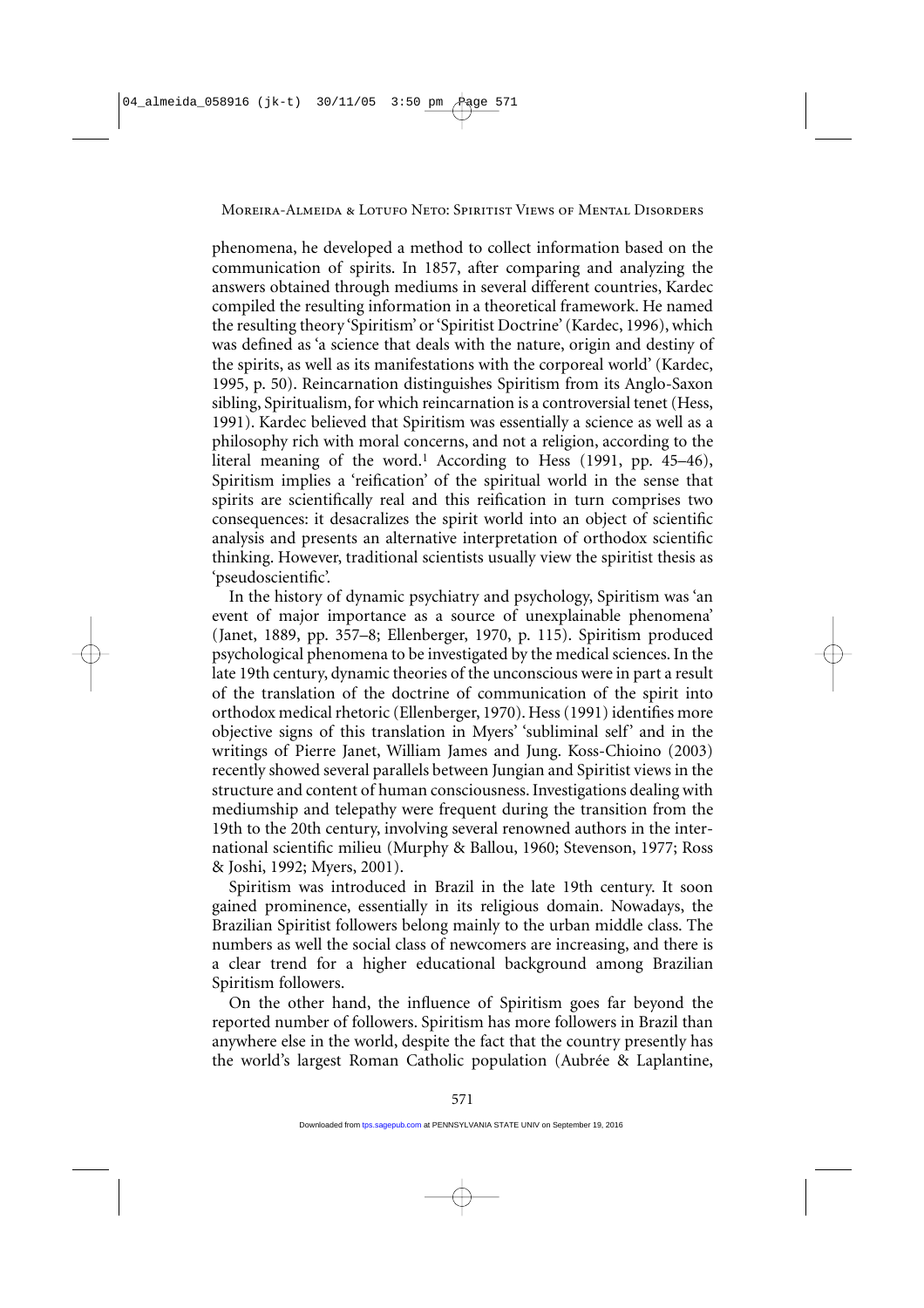1990; Machado, 1993; Damazio, 1994; Santos, 1997). The main type of Spiritist practice in Brazil nowadays is a charitable enterprise, which is in keeping with the principle of justification by good will rather than by faith alone. Spiritist charities include a wide array of social services that are offered to the impoverished (Hess, 1991).2 Spiritist organizations always provide their treatments and mediumistic activities free of charge.

In respect to mental health in contemporary Brazil, Spiritism plays an important and yet largely under-recognized role. In addition to providing a rational spiritual etiology for several mental disturbances, nearly 50 psychiatric Spiritist hospitals were built throughout the country from the early 1930s until the late 1970s (Souza & Deitos, 1980). The majority of the philanthropic mental health institutions located in the state of São Paulo (the most populous state in Brazil) complied with Spiritist principles as documented in a study performed by Figueiredo and Ferraz in 1998. A large section of the general Brazilian population embraces the views and practices of Spiritism, including health-care professionals who endorse these practices openly. Currently, institutions that study and endorse Spiritist professional practice principles include ABRAPE (Associação Brasileira de Psicólogos Espíritas/Brazilian Association of Spiritist Psychologists) and AME (Associação Médico Espírita/Medical Spiritist Association). Given the importance that the Spiritist view of mental disorders has attained in Brazil, the authors have undertaken a review of the main Spiritist authors in this subject.3 Despite the fact that the Afro-Brazilian traditions and their strong syncretism with Catholic institutions and Spiritism (namely, Umbanda and Camdomble) hold an important role in Brazilian society, they are not the main objectives of this article. Instead, this text presents the Spiritist theory for mental disorders originally introduced by Allan Kardec and its subsequent elaboration in Brazil.

### **Allan Kardec**

During the formulation of his Spiritist philosophy, Allan Kardec dealt several times with behavioural disorders, suicide attempts and changes of sensorial perception. The 15-year-long experience Kardec accumulated with Spiritism led him to found the *Spiritist Journal – Journal of Psychological Studies*; he was editor-in-chief of this journal for 12 years. The objectives of the *Spiritist Journal* were to find facts and test hypotheses about different spiritual phenomena. Kardec attempted to give rise to a new science and to avoid 'the exaggerations of credulity and skepticism'. Kardec used the subtitle 'Journal of Psychological Studies' as he believed that 'to study the nature of the spirits is to study mankind' (Kardec, 1858, p. 6).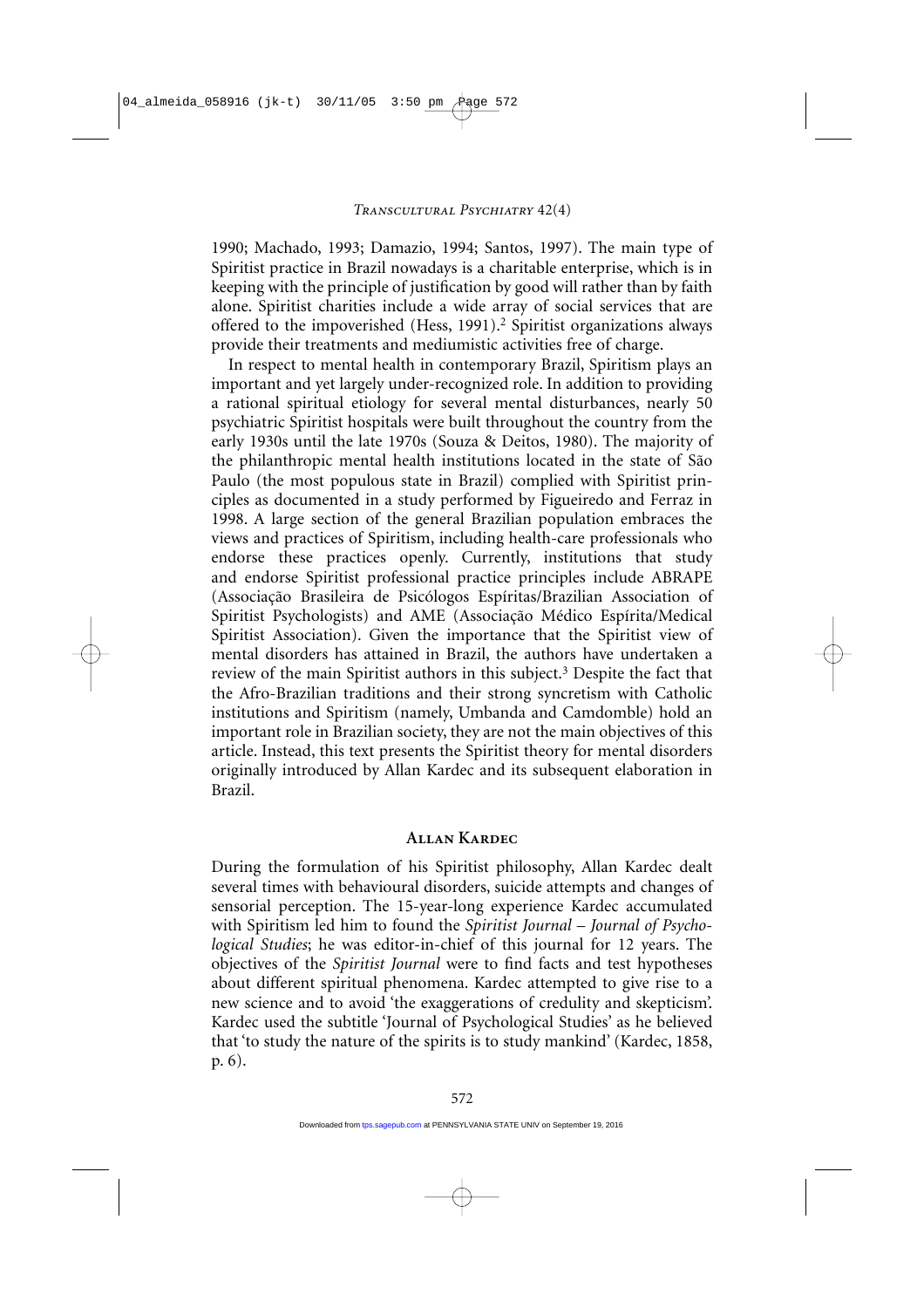

**Figure 1** Allan Kardec – a pseudonym of Hippolyte Leon Denizard Rivail (3 October 1804–31 March 1869), founder of Spiritism (courtesy of France-Spiritualités).

# **Causes**

Allan Kardec discussed the causes for mental disorders in his first publication. He stated that the basic etiology is essentially organic and that a mental illness might be triggered by excessive worries:

Intense mental application of any kind may induce a cerebral disorder; sciences, arts, even religion have all supplied their quota of madness. The predisposing cause for madness resides within a brain predisposition. A tendency that renders the brain more vulnerable to certain impressions; and, where the predisposition to insanity exists, its manifestation takes on the character of the pursuit to which the mind is most addicted, and it then assumes the form of a fixed idea. (Kardec, 1996, p. 41)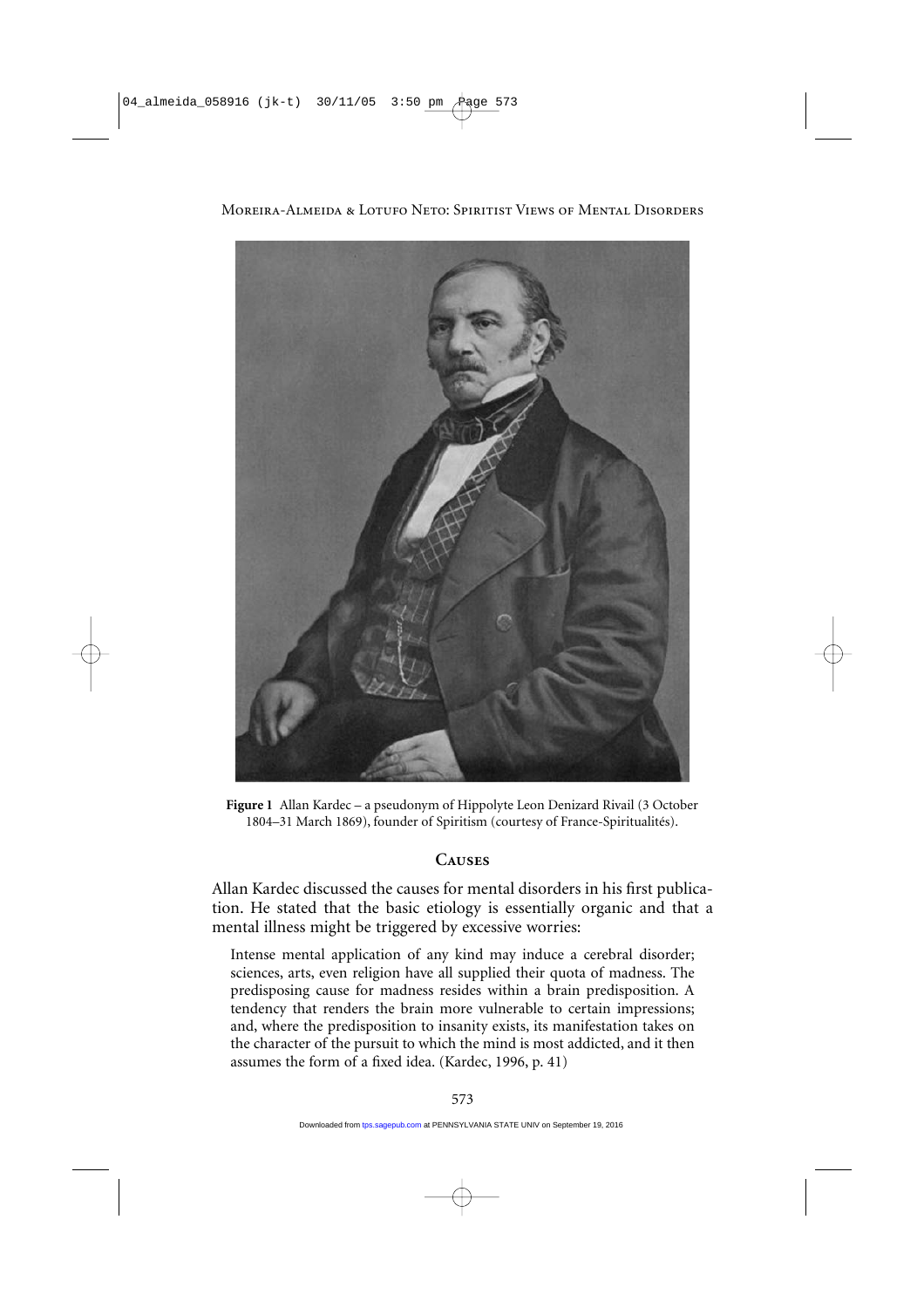Mediumship itself might be a triggering factor in individuals predisposed to madness. Therefore, people 'who show the slightest symptoms of mental eccentricity or weakness should be dissuaded from its exercise by every possible means; for there is, in such persons, an evident predisposition to insanity, which any and every species of excitement would tend to develop' (Kardec, 1986, item 221–222). Kardec's assertion differs from the practice that was subsequently adopted in most of the Spiritist centres in Brazil to develop the mediumship for the relief of various physical and mental imbalances because these symptoms could be the signs of a dormant mediumship potential.

As far as the relationship between body and mind is concerned, Spiritism operates on a dualist interactionist model. Namely, the origin of the mind is spiritually independent of the body, but in order to manifest itself, while incarnated, the spirit needs to make use of the body. The body and the soul exercise a mutual influence on each other. Likewise, the corporeal humors are altered according to the tendencies of the spirit:

a man is not choleric because he is bilious, but the man is bilious because he is choleric. Similarly, with all the instinctive dispositions . . . if he is active and energetic, his blood, his nerves will have very different qualities. . . . What triggering factor could alter the blood other than the moral dispositions of the Spirit? (Kardec, 1869, p. 66)

It is recognized, however, that someone's temperament may in part derive from organic imbalances. These imbalances might affect the spirit itself.

As the incarnated spirit uses the body to manifest itself, the spirit might have difficulties if the body is disordered. This is the case in mental illness due to an organic origin.

A spirit . . . when incarnated . . . is . . . compelled to act only through the instrumentality of special organs. If some or all of those organs are injured, his actions or his impressions, as far as those organs are concerned, are interrupted. . . . Suppose that the organ which presides over the manifestations of intelligence and of will is partially or entirely weakened or modified in its action, and you will easily understand that the spirit, having at his service only organs that are incomplete or diverted from their proper action, must experience a functional perturbation of which he is perfectly conscious, but is not able to arrest the course. (Kardec, 1996, p. 375)

Spiritism does not disavow the social and biological causes of mental disturbances, but it adds one more origin: the obsessions, that is, 'the persistent action that an evil spirit exerts over an individual' (Kardec, 1992, p. 45):

One day the obsession is going to be recognized as one of the main causes of mental disorders, as is today the action of microscopic living creatures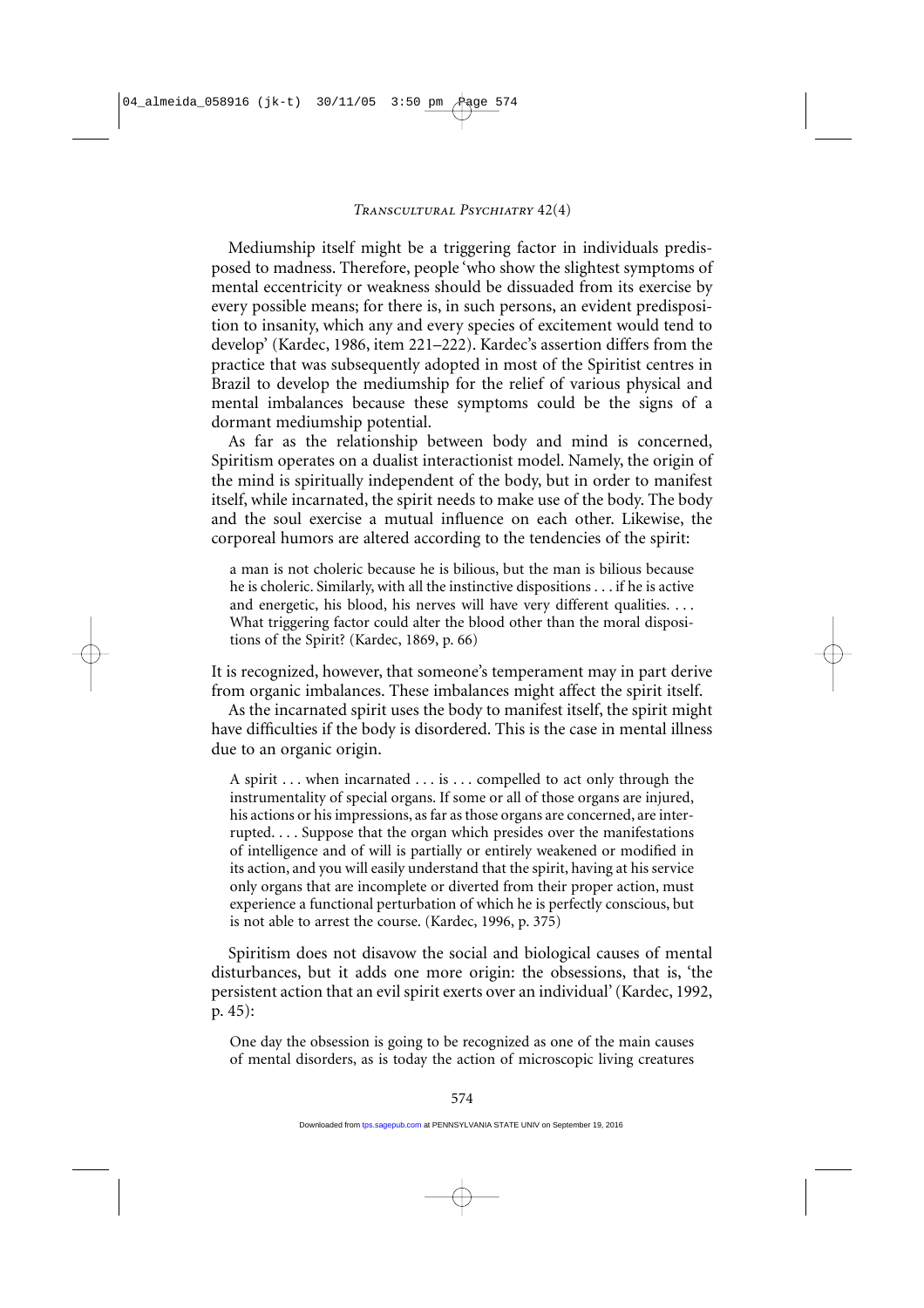whose existence nobody even suspected . . . before the invention of the light microscope. (Kardec, 1863b, p. 34)

In analyzing the types of obsession, Kardec distinguished three levels of severity:

- 1. *Simple obsession*: the influence via thoughts and pernicious intuitions but without altering the individual's judgment or free will.
- 2. *Fascination*: 'an illusion which is produced by the direct action of a spirit on the medium's thought, and which paralyzes his judgement . . . to make him regard with admiration the most ridiculous nonsense.'
- 3. *Subjugation or Possession*: a constraint which paralyzes the will of its victim and makes him act in spite of himself. . . . Subjugation may be *moral* or *corporeal* in nature. In the first case, the subjugated victim is often drawn on to do things that are foolish or reprehensible. . . . In the second case, the spirit acts on the material organs of the victim, provoking involuntary movements . . . (Kardec, 1986, item 237–240).

Obsession is caused by the moral imperfections believed to exist in all individuals. The moral imperfections render them susceptible to receiving and accepting the obsessing spirit's harmful influences, progressively aggravating the patient's condition. The obsessing spirit is motivated most of the time by a vengeful feeling against the victim.

Kardec characterized the difference between madness of organic origin from madness resulting from an obsession:

Let us not confuse *pathological madness* with obsession. The latter does not derive from any brain damage but it derives from the subjugation that malevolent spirits exert over certain individuals and the obsession often has the appearance of madness itself. This change is very frequently independent of any belief in Spiritism and it has always existed. (Kardec, 1995, p. 113; emphasis in original)

However, the difference between these two types of conditions may be complex. Obsessions may aggravate pre-existing organic affections or even cause them (Kardec, 1992, chp. 15, p. 32). Organic phenomena may be mistaken for obsessions: 'Men have often mistaken for cases of possession what were really cases of epilepsy or madness, demanding the help of the physician rather than of the exorciser' (Kardec, 1996, Q. 474, p. 250). Finally, obsession might have a role in hysterical phenomena (Kardec, 1863b).

When several evil spirits cast themselves upon a community, possession epidemics will ensue (Kardec, 1992, chp. 14, item 49). Kardec gave special attention to a well-known event that took place during his lifetime. This event concerned the possession epidemics that took place in the village of Morzine located in the French Alps over several years. In 1861, the French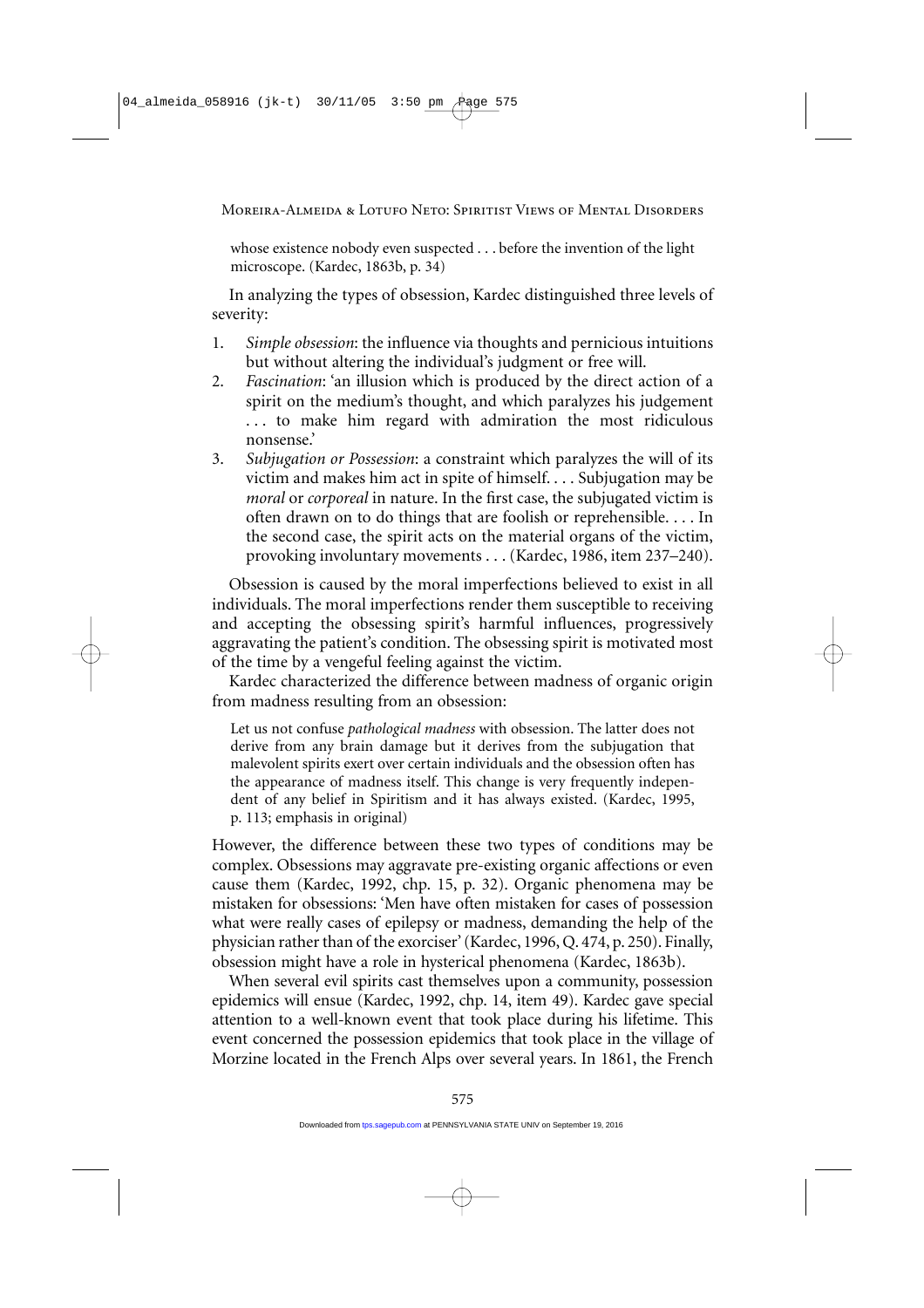government assigned a physician named Constans (1991 [1862]) to pursue an epidemiological investigation on local epidemics. Dr Constans concluded that there was a contagious 'hysteric-demonopathy' triggered by the region's unhealthy conditions and the villagers' malnutrition, lack of culture and superstitions. All the exorcisms and medical treatments had failed to eliminate the epidemics except for the reduction of new cases when the possessed villagers were relocated to neighboring towns (Kardec, 1863b). For an entire year after the Morzine epidemics, Kardec developed a detailed argument about the 'Morzine's possessed individuals', often quoting and critiquing Dr Constans' medical records (Kardec, 1862a, 1862b, 1863a, 1863b, 1863c, 1863d) for attributing the Morzine epidemic's etiology to physical causes alone. Based on his personal observations as well as other physicians' records, Kardec challenged the alleged existence of malnutrition and poor health among the villagers. Kardec argued that if these physical factors were the cause for the epidemics in question, similar epidemics would have occurred in surrounding regions under identical conditions of poverty and the problems would have been endemic (Kardec, 1863b).

Kardec collected evidence indicating a spiritual cause for the Morzine possessions: the expression of previously non-acquired skills (speaking fluent French and answering questions in different languages, such as German and Latin), the knowledge of distant events (clairvoyance), reading other people's thoughts (telepathy), transfiguration, referring to oneself in the third person ('she', 'the daughter', etc.), a current manifesting personality claiming to be the Devil, the patient mentioning an external power controlling him, normal behaviour during the intervals between episodes, normal heart rate despite the intense agitation, intense dislike of religion and amnesia about the episodes (Kardec, 1863c, 1863d).

#### **Manifestations**

Between the second half of the 19th century and the first half of the 20th century, Spiritism was considered by a large part of the Brazilian and European psychiatric community to be a major cause of madness. These critics presented the mystic and spiritual content of many psychoses as evidence that Spiritism caused madness (Moreira-Almeida et al., 2005). To defend Spiritism, Kardec emphasized the cultural pathoplasty of obsessions in several different psychiatric conditions. In cases of possession, the obsessing spirit ultimately determines the type of behavior the patient will display. The obsessing spirit momentarily takes over the incarnated body, acting as if it is also incarnated.

Whoever had known him in life, would have recognized his language, his voice, his gestures and even his features . . . blasphemes, insults as the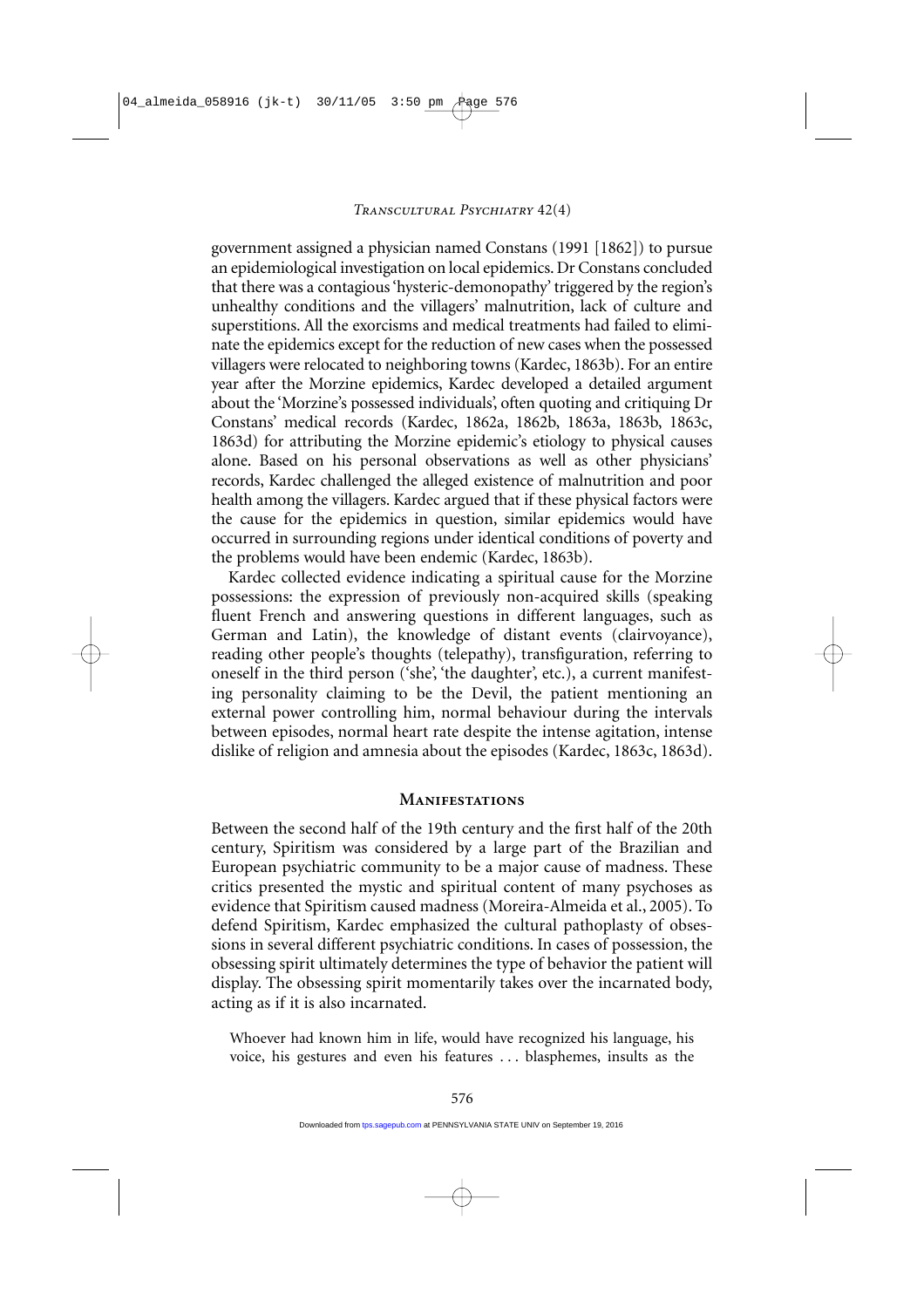obsessing spirit harms those around him; the obsessing spirit surrenders to eccentricities and characteristically acts with furious madness. (Kardec, 1992, chp. 14, item 47–48)

As for the content of delusions, his hypothesis was that the delusions might be due in part to vague recollections from past lives. In the specific case of mental disorders, these recollections might not be so clearly due to an ongoing organic derangement. Recollections from past lives become mixed up with recollections of the present life (Kardec, 1861b, 1866a).

Kardec (1861a) designed a detailed study of changes of perception and identified three types: (1) *imagination*: this is now called illusion, involving distortions of a real external stimulus, often caused by fatigue or by a low illumination level and suggestion; (2) *hallucination*: a sensorial perception of internal origin – 'it is the retrospective vision, by the soul, of an image that has been recorded in the brain, often created during an illness'; (3) *apparitions or true visions*: these result from a real spiritual perception. Apparitions occur in two ways: 'it is either the spirit coming upon the person who sees him, or it is the person's spirit that is transported and goes to meet the other incarnated spirit.' The main difference between an apparition and perceptions produced by the imagination or a hallucination is that apparitions convey unknown information to the individual, information that is later confirmed.

Kardec presented numerous examples of apparitions. Apparitions are far more frequent near the time of death. For instance, a situation involving someone who was previously healthy is witnessed, stating he or she has died in an accident with a detailed description of the event, and the accident was subsequently confirmed. In the differentiation between hallucinations and apparitions, Kardec (1861a, p. 212) gives the benefit of the doubt to the hallucination: 'Every apparition that does not give any intelligent warning signal may definitely be listed as an illusion.'

#### **TREATMENT**

In Kardec's work, the commitment to consider the spiritual etiology of mental disorders is emphasized without rejecting all possible organic causes. However, the recognition of spiritual causes is fundamental given that it is not 'with cold shower baths, cauteries or bleedings that the cases of spiritual causes may be treated' (Kardec, 1861b, p. 242). The essential element for the treatment of the obsessions is a change in the patient's behavior, essentially aiming at moral growth. This attitude is meant to prevent the patient from becoming attuned to the evil thoughts of the obsessing spirit.

Additionally, 'passes' (laying-on of hands) and prayers would be quite beneficial because passes aim to balance the spirit of the obsessed subject.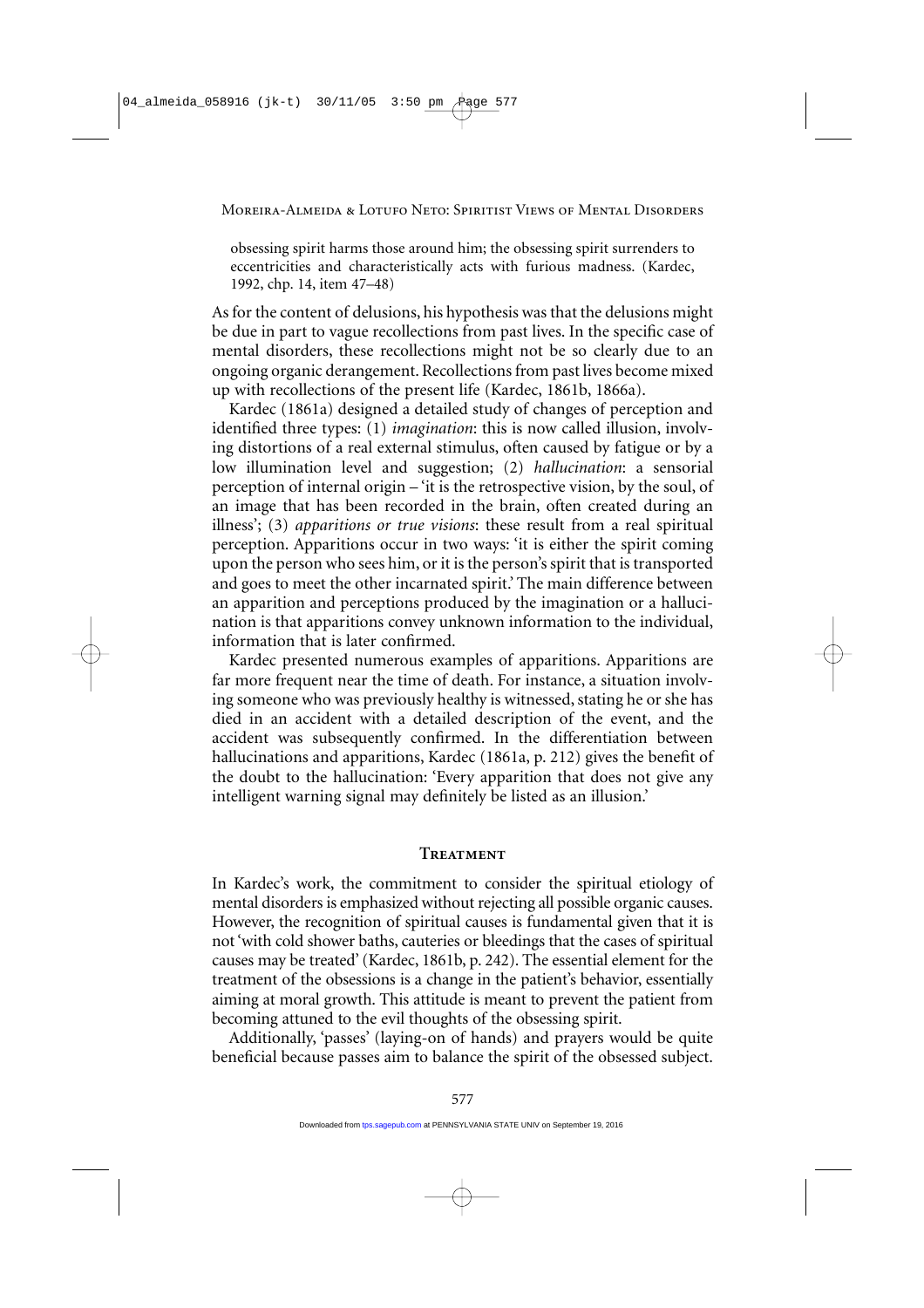As for the obsessing spirit, one should try to dissuade the spirit of his evil purpose by means of dialogue in meetings with mediums when the obsessing spirit is evoked (Kardec, 1992, chp. 14, item 46). Kardec wrote several case studies describing cures that were achieved by means of these evocations (Kardec, 1864, 1865a). He denied that they were spontaneous cures, because there were numerous similar cases. These cures were the evidence of the existence of 'obsessional insanity' (Kardec, 1866b).

The proof of the participation of a concealed intelligence, in those cases, derives from chief facts: the multiple and radical cures that were obtained, in some Spiritist centres, induced only by the evocation and indoctrination of the obsessing spirits, without magnetization or medications, and often, in the absence of the patient and at a great physical distance from the patient. (Kardec, 1992, chp. 15, item 33)

# **Prophylaxis**

Kardec contended that the Spiritist point of view helps people cope with adversities of life as Spiritism acts as a buffer against life's stressful events:

Spiritism . . . when correctly understood, is a preservative against insanity. Among the most common causes of cerebral disturbance must be reckoned the disappointments, misfortunes, blighted affections, and other troubles of human life, which are also the most frequent causes of suicide. But the enlightened Spiritist looks upon the things of this life from so elevated a point of view, they seem to him so petty, so worthless, in comparison with the future he sees before him. Life appears so short, so fleeting, that its tribulations are, in his eyes, merely the disagreeable incidents of a journey. . . . His convictions, therefore, give him a resignation that preserves him from despair, and consequently from a frequent cause of madness and suicide. (Kardec, 1996, pp. 52–53)

By clearly demonstrating the objectives of the subject's life and motivating the human being to improve himself further and further, Spiritism prevents the '*tedium vitae*', that is, the negative aversion to life's misfortunes, and thus melancholy, despite thoroughly recognizing an organic predisposition to melancholy as a real disorder (Kardec, 1862c). Spiritism also decreases the number of cases of insanity by preventing the abusive use of alcohol (Kardec, 1865b).

The spiritist philosophy could be an effective prophylaxis method against suicide. In addition to the point of view that Spiritism would give greater 'moral courage', the spiritist has several other reasons to refrain from suicide:

*the certainty* of a future life . . . *the certainty* that the abbreviation of life results in something completely opposite to what is originally expected; that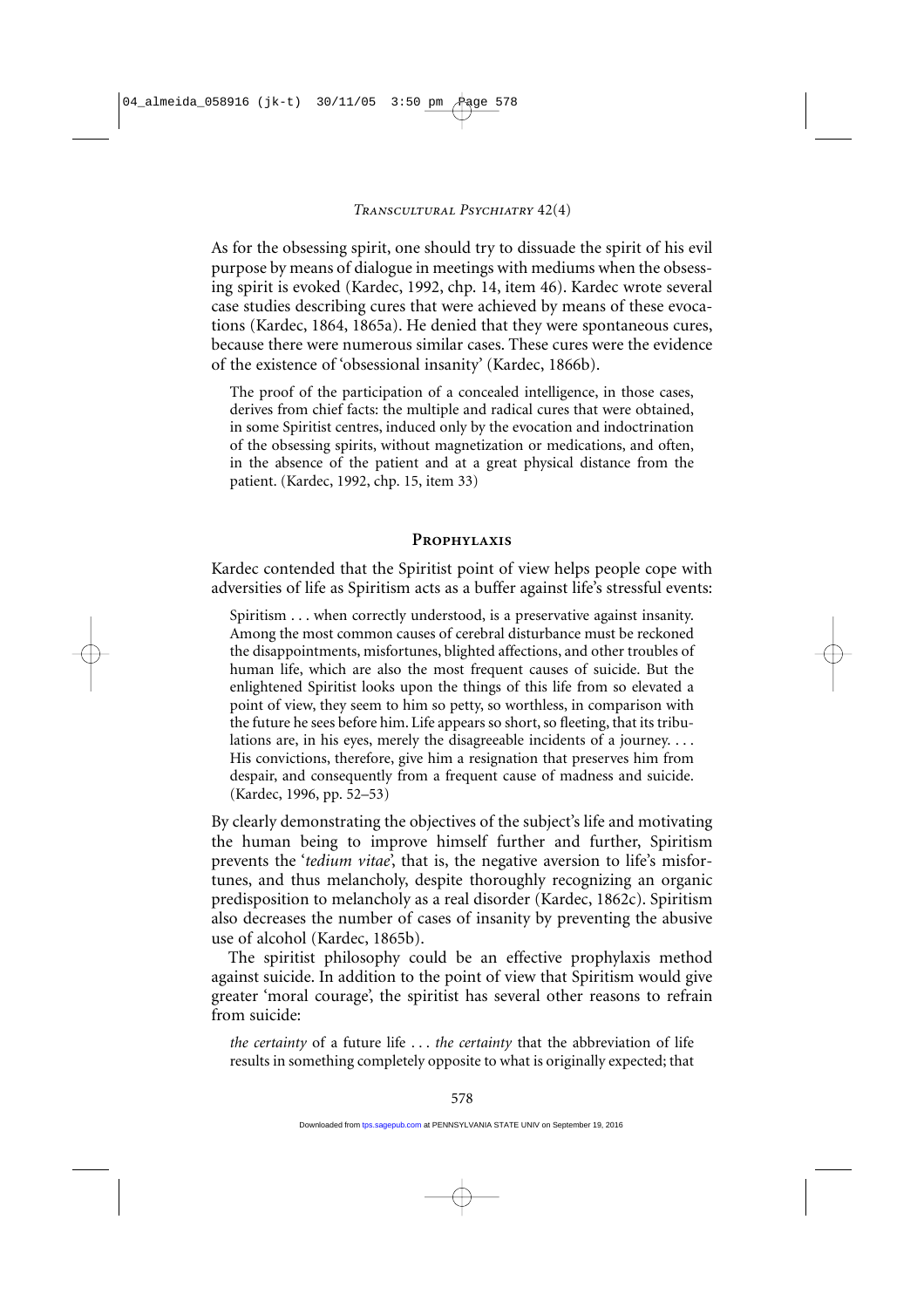he is freed from one evil to endure something that is much more severe, . . . that in the other world he will not be able to see the objects of his preference that he wished to become united with. Thus, suicide is totally against his own interests. (Kardec, 1862c, p. 201, emphasis in original)

Kardec emphasized several times that the admission of a 'spiritual reality' would be a great advance to the sciences, especially medicine:

Opening new horizons to every science, Spiritism also clarifies the very obscure question of mental disorders signaling a cause that has not yet been fully considered: real cause, evident, established by experience whose veracity will be subsequently recognized . . . the part of action of the invisible world over the natural phenomena. Once we get on this road, science will possess the key to the mysteries and shall overcome the most formidable hindrances detaining progress: materialism, that restrains the circle of observation, rather than amplifying it. (Kardec, 1862a, p. 110)

#### **Bezerra de Menezes**

Adolfo Bezerra de Menezes Cavalcanti is considered one of the most important personalities in the history of Spiritism in Brazil. He was born in the state of Ceará and became a physician in 1856. He was elected four times as a member of the City Council in Rio de Janeiro (the country's capital at that time). He was also elected three times as a Rio de Janeiro State Legislative Assembly deputy. Bezerra was an abolitionist and a member of the local Liberal Party. He publicly admitted in 1886 his unrestricted adherence to Spiritism, devoting himself to it intensively until his death in 1900. He presided over the Brazilian Spiritist Federation for six years (two terms) from 1894 to 1900 and wrote for ten years, under the pseudonym of Max, a weekly column about Spiritism for the main newspapers of Rio de Janeiro (*O Paiz* and *Jornal do Brasil*) (Nobre, 1986; Wantuil, 1990; Abreu, 1991).

Bezerra also published a book that has greatly influenced the Spiritist view of mental disturbances in Brazil. The book was titled *Insanity through a New Prism* (1988 [1897]). Despite basically reaffirming Kardec's positions, Bezerra's work is generally considered a major landmark in the 'Spiritist view of madness', being far more renowned and quoted than Kardec's texts on this matter. The book can be divided into three parts: first, a philosophical and scientific criticism of materialism; secondly, a discussion of some Spiritist principles; and lastly, an attempt to demonstrate that obsessions can be a cause of madness. We will discuss only the last topic, that is, obsessions and madness.

Bezerra's book was well-timed with the emergence of categorical organicism in psychiatry. Medical psychiatric publications from the last quarter of the 19th century largely dealt with general paresis of the insane, tumors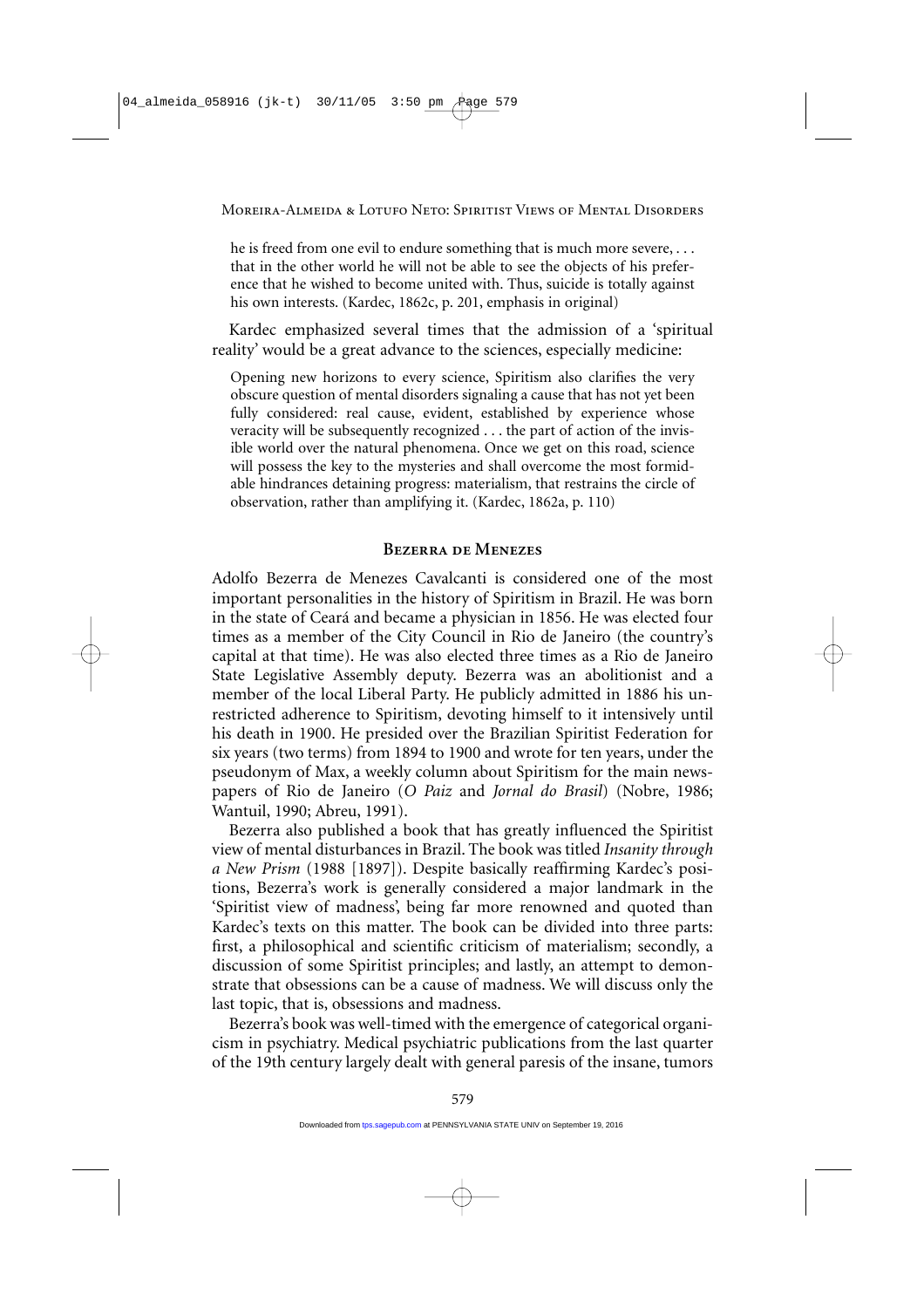and traumatic injuries of the central nervous system, in addition to the assorted clinical syndromes deriving from nutritional deficiencies.

Citing Esquirol, Bezerra was concerned with the fact that several cases of madness became clinically manifested without a clearly identifiable brain injury. Psychiatry was only able to account for madness due to a brain injury. Bezerra defines thus the objectives of his propositions:

... I will try to solve ... the problem of madness with its most recent features, that is, madness free from a brain injury. It is well understood how important it is in clinical practice to differentiate these two classes of madness. In order to avoid grouping them together under the same treatment modality, being as they are of different etiologic natures. My plan is to determine the special nature of madness without a brain injury to establish the basis for a differential diagnosis for both causes and to offer the healing means for this unknown kind of madness. (1988 [1897], p. 13)

The physical body being just a tool of the soul, madness could be caused by problems in the body (madness with injury) or outside the body (madness without injury). The final part of Bezerra's book is entirely dedicated to obsessions. He acknowledges 'the persecution exerted by discarnated spirits upon the incarnate spirits is one of the most difficult points to accept in the new [Spiritist] cosmogony.' Nevertheless, he asserts the possibility of irrefutable evidence of their existence through 'strictly scientific' methods. Bezerra mentions several cases treated by him with a fairly positive outcome that might enable one to affirm 'a sure conviction in spirits free of systematic prejudice and fanaticism' (p. 141).

One of his patients was a medical student who had dropped out of medical school for two years because 'he was suddenly assaulted by madness, with a fixed idea of suicide, and therefore his family kept him in a safely locked room taking every precaution'. Several weeks after séances were introduced as part of his treatment, Bezerra persuaded the obsessing spirit to quit persecuting the student's body. He reports this:

On Friday, about the time the enemy spirit unequivocally gave up the persecution, Raul, at his home at a distance . . . of perhaps about some 10 miles from the Spiritist center, woke up as if it was from a long nightmare; he called his mother and other relatives to whom he had become indifferent; he left his isolation, and he found himself so well that in the following week he resumed attending medical school. . . . The coincidence of the renunciation of the persecutor spirit with the timely resumption of the mental faculties is a remarkable fact worthy of due attention, and we assert that, sooner or later, quicker or slower, we have always observed this phenomena, given that the persecutor is converted. (1988 [1897], pp. 141–143)

Bezerra followed the patient for three years after the cure. The patient was free of any relapses and graduated from medical school some time later.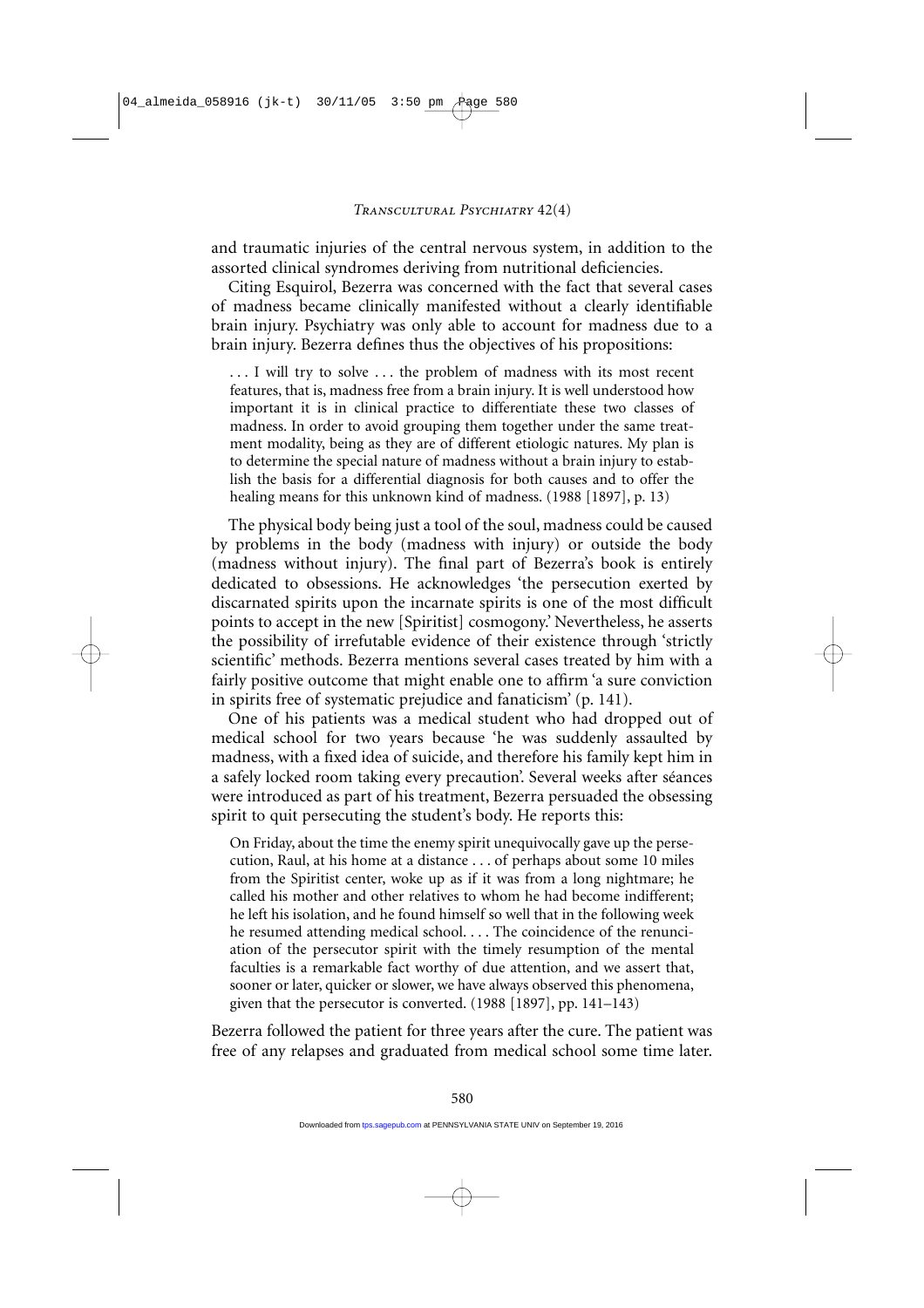The author mentions several witnesses who followed the progress of this particular case as well as other victims of obsessing spirits.

As mentioned previously, Bezerra reiterates, to a great extent, the ideas discussed by Alan Kardec. However, Bezerra advances the theory that the obsessing spirit is able to subjugate the patient's will and harm the transmission of thoughts from the patient's soul to the body. It is as if there were 'interfering noises' in the message transmitted to the body, and thus the symptoms manifested by the victims, making it difficult to differentiate the obsessive madness symptoms from those caused by organic madness. Severe obsessions are a type of madness:

It is madness because there is definitely a disturbance of the mental senses, but it is not madness as it is currently known, because the madness depends on an organic brain injury and presently, this is not the case. It is the madness that for instance Esquirol has not been able to record a cause related to a brain injury, it is the psychic madness. The double cause of the illness presents the same symptoms, although it has very distinct origins. (1988 [1897], p. 162)

Bezerra asserts that brain injuries may prompt the onset of the obsessive process (pp. 173, 178–9), and that long-lasting obsessions may lead to brain injuries and, therefore, the need for a combined treatment modality, that is, physical and spiritual treatments. The descriptions of what might be the residual changes resulting from brain injury secondary to the obsessions are very similar to the negative symptoms of schizophrenia: '. . . instead of the excitement, the subdued obsession leaves the brain in a state of depression' (p. 182) 'that leads the individual to a despairing indifference' (p. 184).

The differential diagnosis of the two classes of madness is very difficult to establish. This is especially true because the clinical symptoms are quite similar (pp. 162, 171–172). One has to resort to Spiritist resources to achieve a correct diagnosis. There are three possibilities:

- 1. *Hypnotize the patient so that his spirit can manifest itself more freely*. Bezerra reports several experiments where the patient can lucidly express himself and the patient is also able to describe the cause for his insanity. This method, however, carries two clear uncertainties: not everyone can become hypnotized, and the spirit of the sick person may not know the origin of his illness.
- 2. *Evoke the obsessing spirit in a mediumistic séance*. If it is an obsession, the obsessor spirit will manifest itself in a medium, otherwise nothing will take place.
- 3. *Consult a spirit-protector via a medium about the nature of the mental alienation*. As soon as it has been defined as an obsession, the obsessing spirit is evoked in order to be dealt with morally. This was the author's preferred method (pp. 176–178).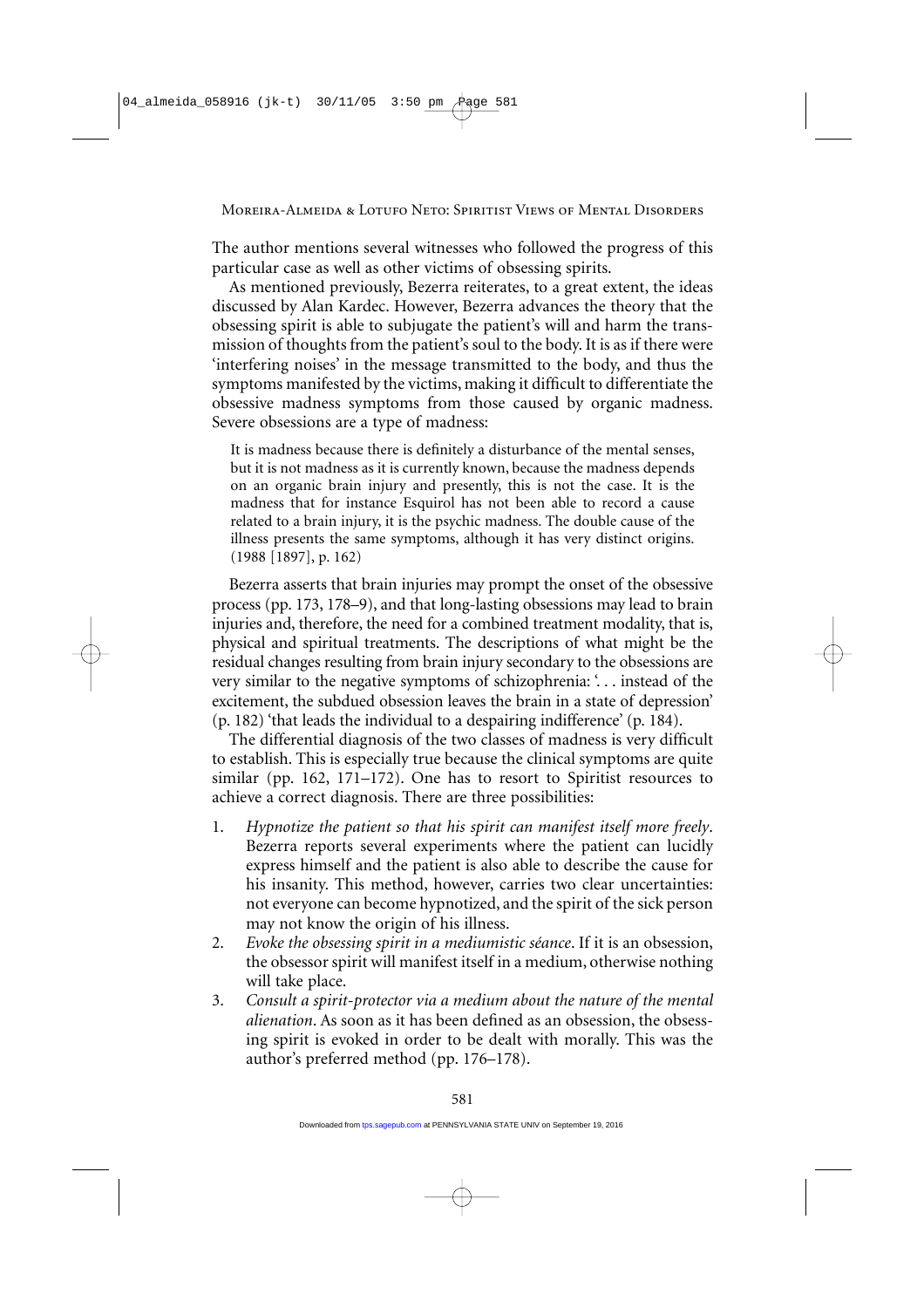In the case of a diagnosis of obsession, the best evidence of an accurate diagnosis was prompted by 'the cure by moral means'.

As there is a twofold cause for insanity, the treatment modalities should also be differentiated. However, quite frequently, combined treatment was advised, since organic injuries may prompt the obsessions, and these may trigger further physical damage: 'it is imperative to eliminate the injury in any diseased organ of the victims taken by obsessing spirits. Simultaneously with this effort, all the means to moralize the spirit of the obsessed must be employed' (p. 179).

Despite pioneering in the Spiritist view on madness in Brazil, Bezerra was neither an alienist nor did he claim this title for himself. Bezerra was not a practitioner of Spiritist psychiatry, a method employed to evaluate and treat physical and spiritual aspects of the mental disorders, but was concerned primarily with curing obsessions (Menezes, 1988 [1897], pp. 9, 178).

# **Inácio Ferreira**

Although Ferreira is not as well known as Bezerra, he was probably the first physician to take into account Bezerra's ideas about carrying out Spiritist treatments (Hess, 1991, pp. 187–188). Inácio Ferreira was appointed as the director of the Sanatório Espírita de Uberaba in southeastern Brazil in 1934. From 1934 to 1988 he headed that institution, where he applied conventional psychiatric treatments combined with the Spiritist therapy of passes, prayers and disobsession séances. During his time working at the sanatorium in Uberaba, Ferreira (1996) stated that the spirit of Pierre Janet communicated with him in French through a medium named Maria Modesto Cravo.

Ferreira endorsed the view that conventional medicine substantially limited the possibilities of novel investigations about the origin of mental disorders and consequently limited therapeutic interventions. The refusal to investigate spiritual factors playing a role in the determination of mental disorders was due to materialistic dogmatism and the authoritarian features of the academic milieu restricted to the *magister dixit*. Despite the fact that Ferreira praised psychiatrists' efforts in the development of psychiatry, he emphasized his personal frustration in the search for the etiology of mental disorders and the lack of treatment efficacy (Ferreira, 1993, 1995).

Ferreira developed a series of epistemological criticisms of psychiatry. He pointedly remarked that psychiatric classifications were essentially catalogues or lists of descriptive diagnostic entries with fairly limited use for prognosis and therapeutics. At that time, psychiatric theory was periodically plagued by fragile, inconsistent and unverified evidence (Ferreira,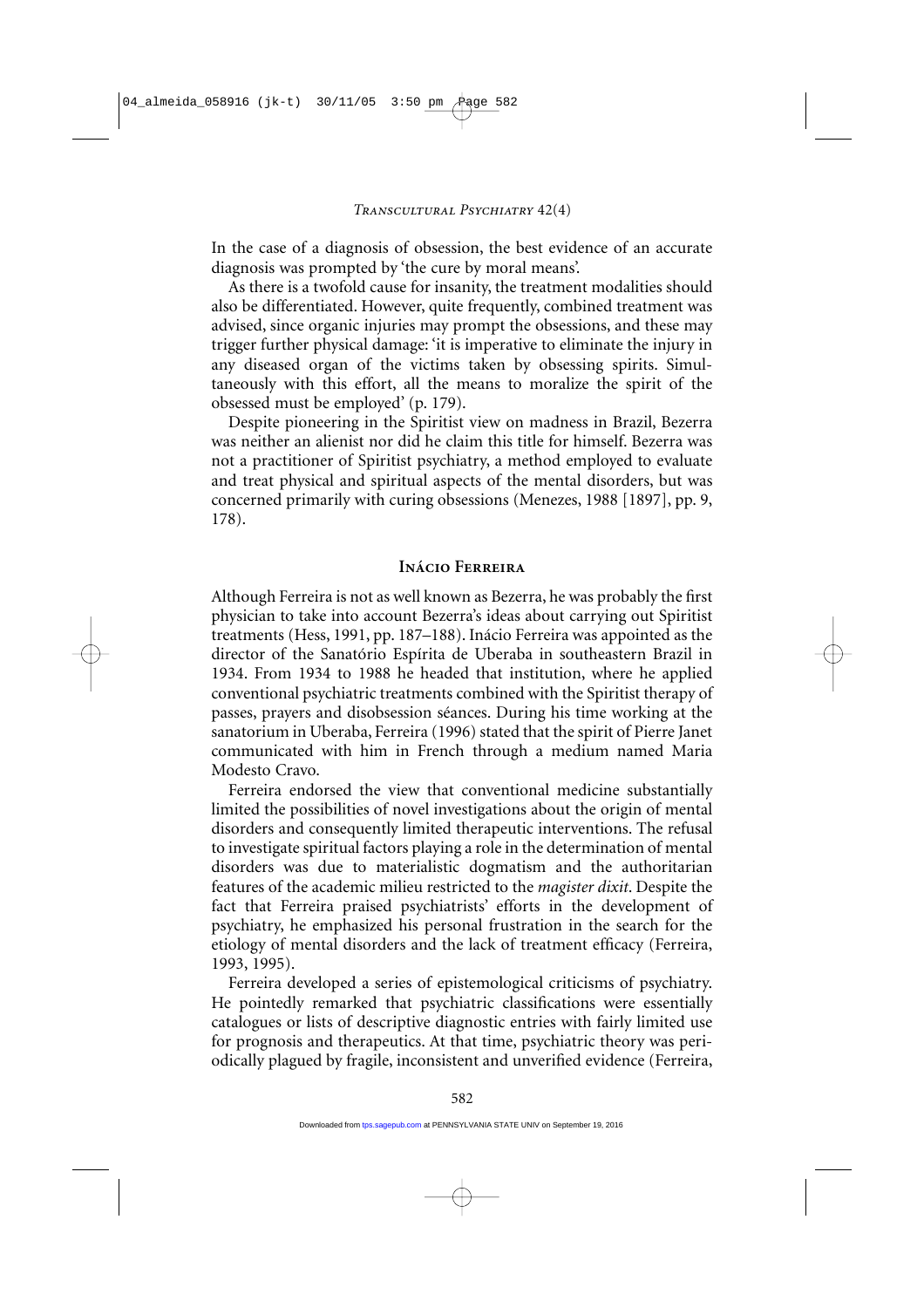1993, pp. 22–44, 126). Suppositions based on a restricted number of observations, exclusion of evidence, contradiction of the main hypothesis and a non-critical acceptance of the 'masters of psychiatry' accounted for the unreliability of the mainstream psychiatric theory in Ferreira's time. These limitations led to ineffective therapeutic interventions.

Ferreira compared Spiritism to microbiology. Microorganisms, although invisible to the naked eye and unknown to the scientific world, had afflicted humanity for thousands of years. Yet it was only with the advent of the light microscope that it became possible to identify and treat disorders of previously unknown causes.

Spiritism, let it be known to canonical science, shall be the powerful lens of this new microscope, through which it will be possible to unveil this invisible world to our materialized eyes. (Ferreira, 1993, p. 105)

Ferreira's main theory was based on Bezerra's hypothesis, but Ferreira reported on several cases of patients treated by means of Spiritist treatment alone.

Ferreira's books were not written in technical language but seemed to be directed to the lay public. Ferreira's writing style is often emotional and grandiloquent, announcing the advent of a new era for medicine. His books carried plentiful case reports and, notwithstanding the fact that psychopathological features were not described in minute detail, provide a good representation of the way Ferreira attempted to apply Spiritist theory to mental disorders. The case reports contain descriptions of several types of delusions, hallucinations, psychomotor disturbance, stupor, nonepileptic seizures, suicide attempts and pathological gambling, all of which showed improvement after the Spiritist therapeutics. The high cure rate obtained with very scarce resources is presented in his books as strong evidence in favor of Spiritist therapy.

Ferreira's statistics from his sanitorium (1934 to 1944) give an account of 1352 admitted patients: 554 (41%) were cured, 210 (16%) improved, 163 (12%) were referred to another facility, 241 (25%) were removed and 51 (4%) died. In this same time period, the 423 cases that were classified as obsession had a nearly 100% rate of cure. There were several kinds of psychosis (infectious, auto-toxic, hetero-toxic, manic-depressive, degenerative and brain affections), schizophrenias, paraphrenias, paranoias, neurosyphilis, general paralysis, epilepsies, psychoneuroses, oligophrenic and psychopathic personality disorders (Ferreira, 1993, pp. 200–208). He did not absolutely discard physical causes of mental disorders. To the contrary, he wrote that 'more than half of the patients referred to the sanitorium as victims of obsessing spirits were not anything other than carriers of organic or functional diseases of the medical domain' (Ferreira, 1996, pp. 8–9). Although Ferreira directed the sanitorium until 1988, his case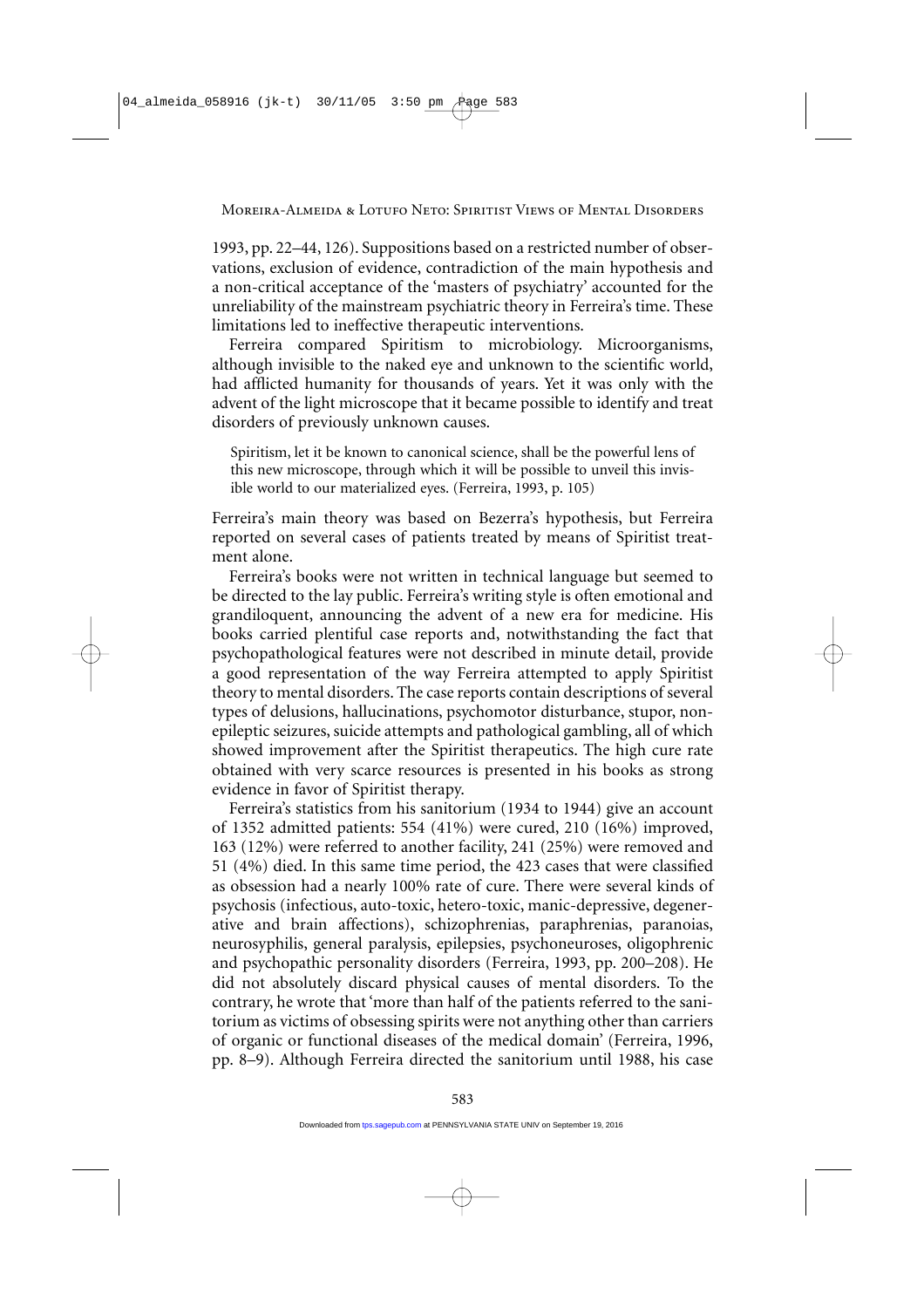reports date from the early 1940s, before modern psychopharmacology had been developed.

An important theoretical change concerning the different Spiritist authors relates to the role of mediumship in triggering obsessive conditions. Whereas Kardec advised individuals with signs of a mental disorder to withdraw from mediumistic activity, Ferreira recommended that his patients should participate in séances as mediums during the convalescent period. Ferreira asserted that mediums would act as a magnet attracting the influences of the spirits. If the person's mediumistic abilities were not adequately developed and put to use in a proper fashion, the person would be very vulnerable to additional noxious influences of the spirits, and therefore vulnerable to the recurrence of the original symptoms. The regular practice with mediums in an adequate Spiritist center could promote education about mediums and reconciliation with superior spirits, 'the only resource that will prevent the patient being subject to these obnoxious disturbances that will take him to the insane asylum' (Ferreira, 1993, pp. 189–190). This continues to be the prevailing belief in the current Brazilian Spiritist milieu. Interestingly, a book psychographed by Inácio Ferreira's spirit (Baccelli, 2001) reports on several other cases he treated while incarnated.

# **Joanna de Ângelis**

Divaldo Pereira Franco is a male medium born in Bahia (northeastern Brazil) with more than 150 published psychographed books (6 million copies translated into 15 languages). He has also been a Spiritist public speaker, with numerous talks given in Brazil and in 56 foreign countries. He proclaimed that his spiritual mentor was a female spirit named Joanna de Ângelis. She wrote, with his help, 55 books by means of automatic writing. Joanna de Ângelis has also written several papers on mental health since 1990. These papers became acclaimed as the 'psychological series' (Franco, 2002).

Joanna's writings are a fairly good model of the current Brazilian psychological Spiritist mainstream. The books were printed in large numbers, with considerable repercussion in the Brazilian Spiritist milieu. A complementary approach to Kardec, Bezerra and Ferreira's theories is described in these books, dealing mainly with 'neurotic' imbalances and links with transpersonal and Jungian psychology.

The introduction to the first work in the Joanna series reads:

Spiritism, amalgamating several streams of the psychological thought and studying humankind under the unique circumstance of an eternal spirit, proposes an idealistic, immortal philosophical behaviour, helping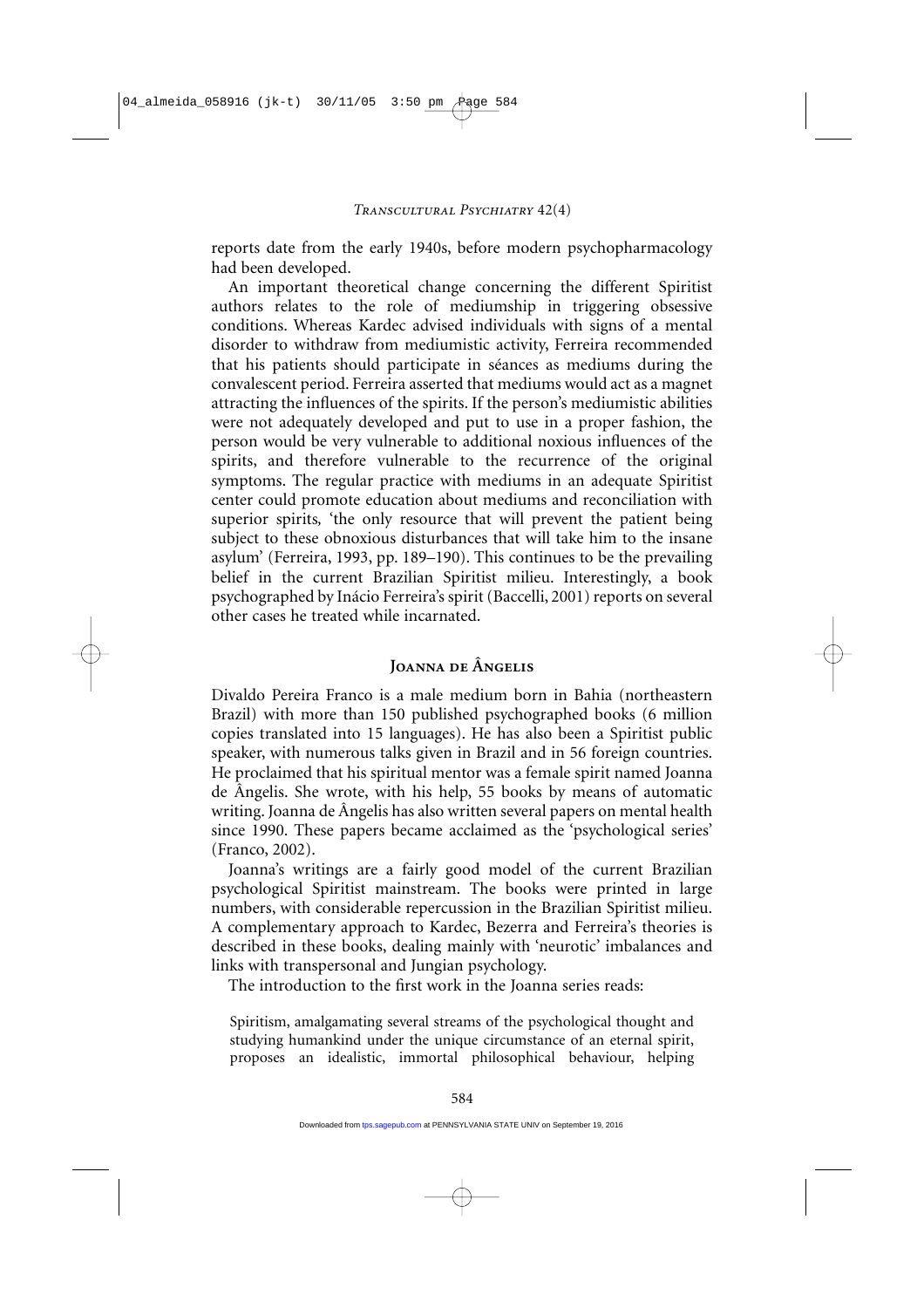humankind to equate uncertainties free from violence and based on the principles of reincarnation, pointing to humankind the fortunate paths to be followed. (Franco, 1990, p. 9)

The spirit of each person is the totality of the conscience, the Self. The Self is composed of a conscious part and by an extended unconsciousness, and it includes the experiences of current and past lives.

The *Self* is not just a mere *standard-archetype*, but the Spirit with his initial and deep experiences of previous processes. . . . It is therefore predicted that the spirit possesses heritages, atavistic elements, reminiscences, a personal and collective unconsciousness, in the context of his evolutionary process throughout the millenniums. An heir of himself, the *Self* is more than an archetype, being the spiritual being that predates the cradle and survives the sepulcher. (Franco, 2002, p. 70)

This unconsciousness carries a deep influence in our thoughts, acts and conscious behavior. The unconsciousness contents might be partly approached in dreams, during meditation, prayers and trances. These phenomena were often taken in error as mediumistic. The trance state where the individual's unconsciousness, not another spirit, becomes manifested is called 'animism' (Franco, 1997, p. 86).

In theory, the spirit regulates the functioning of the neuro-endocrine and immune systems and the central nervous system. This regulation is presumably the tool used by the spirit to act upon the body. An imbalance in these systems is clearly present in several mental disorders. The imbalance of the spirit is the germane cause for these specific body disharmonies (Franco, 1997, p. 24; 1999, pp. 35, 42; 2000b, p. 101)*.* The intense relationship of body and mind is emphasized by Joanna de Angelis; the influences of the spirit over the body generate either a harmonious or unhealthy functioning of the body, leading to mutations and physiologic changes.

Apart from organic and social factors, experiences from previous lives play an important role in the determination of psychic maladjustments. Phobias may result from traumatic events, as well as depression resulting from a guilty conscience over unfortunate past actions (Franco, 1997, p. 32). The guilt sentiments derived from acts of either this or past lives, often acting unconsciously, could be significant factors in psychic maladjustment (Franco, 2000c, p. 31). That is why ethical behaviour is highly regarded, and instead of continuously disturbing guilt feelings the concept of responsibility is emphasized as 'the crop derives from ploughing without any fatalistic expression of suffering' (2000b, p. 43).

Obsessions are also included among the etiologies as well as the results of mental disorders.

the depressive condition that brings about pessimistic and nefarious thoughts . . . opens breaches for the settlement of harmful obsessions, or any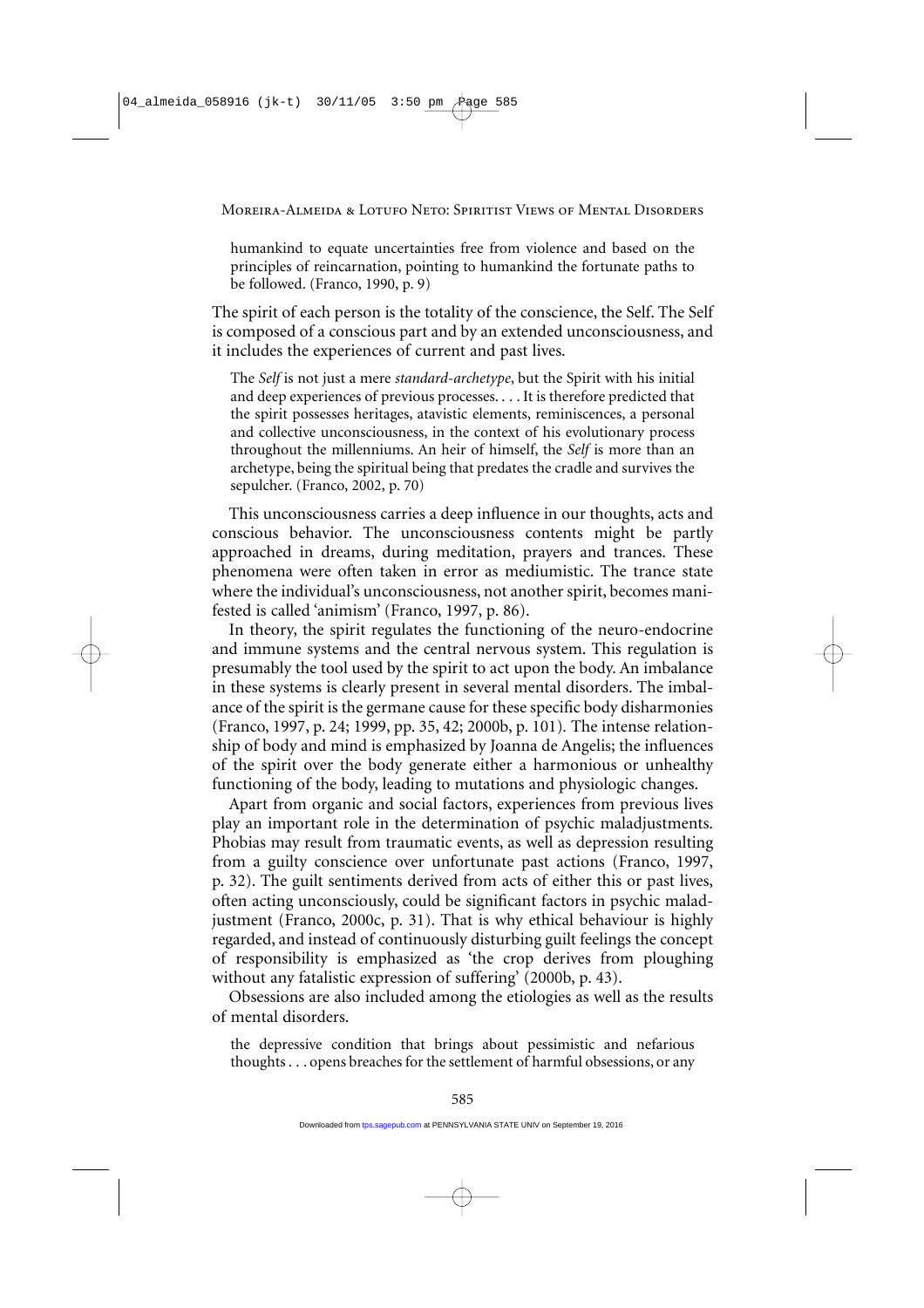other phenomena that deteriorate the cell machinery, favoring the settling of different disorders. (Franco, 1999, p. 59)

In search of an effective rebalancing endeavor, a great deal of emphasis is given to ethical behaviour and introspection as generators of a healthy strength of the spirit over the body (Franco, 1999, pp. 57–62). However, this search for virtue could be brought about by a real desire for growth or development and not by the repression mechanisms that could be driven into 'dissimulation and indignity disguised as virtue' (Franco, 2000d, p. 7). The real and ultimate healing could come about by the intellectual and moral improvement of the spirit during several incarnations (Franco, 1999, pp. 65–69).

Mental health is only possible with the Self well thought-out on noble and ethical values. The Self ultimately recognizes the manifest goal of human existence, directing its feelings and knowledge in favor of order, progress and the well-being of the entire society. (Franco, 2002, p. 113)

The development of existential and transcendental values and a life free of anxiety is the most valued pursuit. 'Life itself would remain meaningless without a spiritual view of the physical existence' (Franco, 1995, p. 9). Religion liberates one from fear and anxiety and 'generates natural courage for facing oneself, thus becoming therapeutic and health generating'. On the other hand, religion should not serve as a 'psychological departure for the individual to spare oneself from confronting life's conflicts, the processes of liberation from the suffering' (Franco, 2002, p. 178). The foremost model of the 'integral man' is Jesus Christ, who is an 'example of the perfect identification of the *anima* and *animus*, having developed all the skilfulness inherited from the Almighty God' (Franco, 1990, p. 8; 2000a, pp. 9–10).

Despite the fact that there are paradigmatic models, every human being should engage in the quest for the inner self in a process of *individuation.* This is the pilgrimage to become a 'total, individual and unique being, disengaging the consciousness from the strongest constrictions of the dominating unconsciousness . . . integrating the unconscious into the current consciousness' (Franco, 1997, pp. 92–94).

No one would be found reincarnated on Earth had not their physical existence possessed a superior purpose. . . . Step by step, progress is contrived and it grows permanent through the habits that are incorporated in the individuality. . . . Mistakes and rightful achievements are resources to the unfolding of consciousness to greater achievements. (Franco, 1997, p. 27)

The healthy man is not the overjoyed one, apparently triumphing over situations he daily faces, but nonetheless, he is the one who perseveres struggling, always willing to advance with his perceptions that are ultimately set on the future to where he advances. (Franco, 1999, p. 38)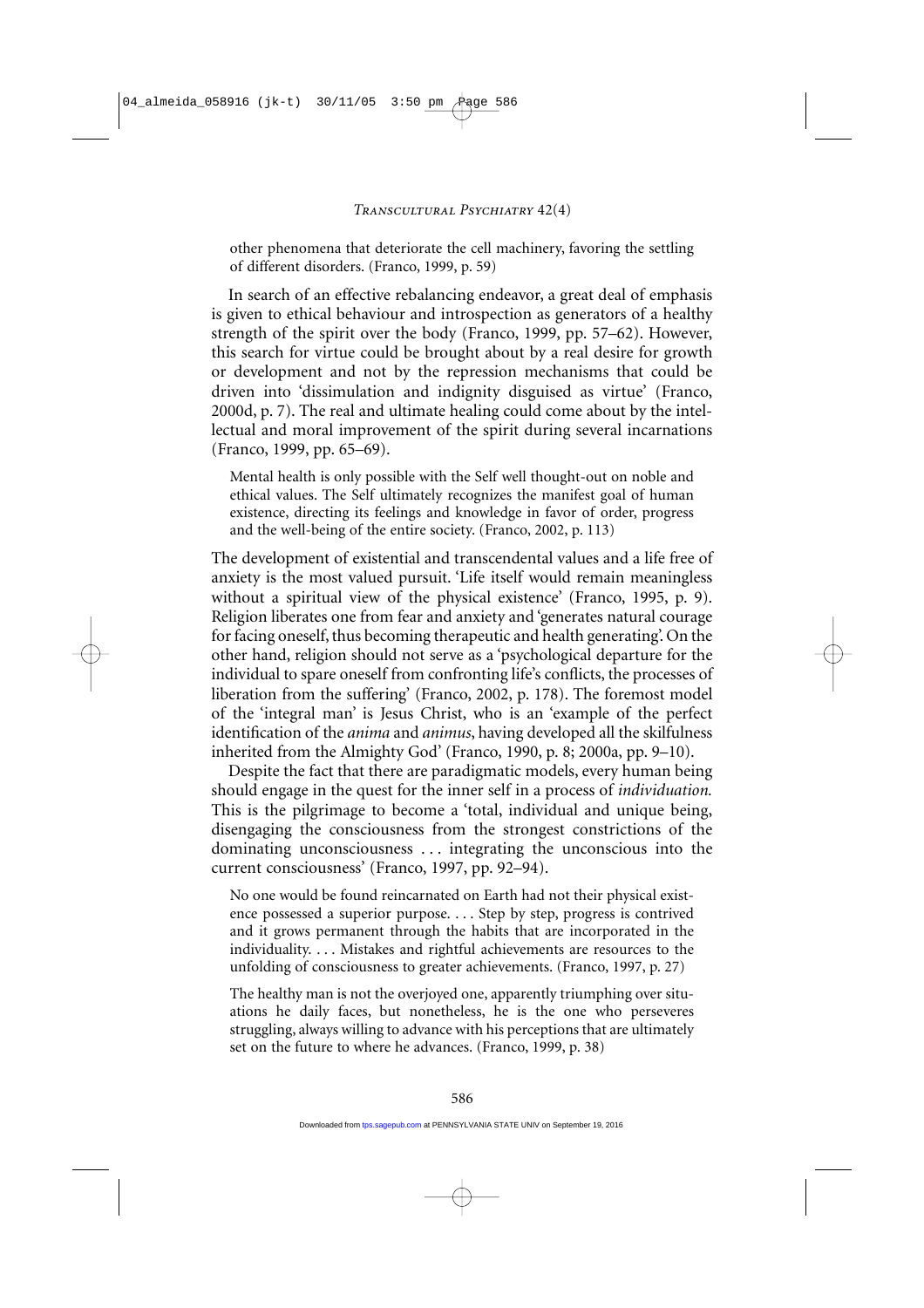The search for self-knowledge is the fundamental step for the total unfolding of the spirit. In order for the self-discovery process to be accomplished, illuminating the shadows, some qualifying contingencies are absolutely necessary:

Dissatisfaction with oneself, a sincere will for change, persistence in the endeavor; a disposition to accept oneself and triumph; strength to grow emotionally. (Franco, 1995, pp. 9–13)

The conquest of oneself is possible only following several consecutive incarnations and it could allow the overcoming of the breakout mechanisms, the transfer of responsibilities, the rejection and facing oneself free of accusations. (Franco, 1993, pp. 151–152)

A psychologically mature man lives in the greatness of the aspirations of the good, the beautiful and the true, and, freed from the ego, reaches the *self,* becoming an integral, ideal man, on the way to infinity. (Franco, 1993, p. 28)

#### **Discussion**

The four authors and their respective theories described above yield a reasonably comprehensive overview of a Spiritist perspective on mental disorders. There are various other theories by other authors dealing with the same subject (Mundin, 1984; Santos, 1991; Balduíno, 1994; Facure, 1996; Oliveira, 1996; Diversos, 1997; Palhano Jr & Oliveira, 1997; Claro, 2000). However, these authors are far less well accepted, and their contributions do not add any further understanding to the field of mental disorders and Spiritism.

There are only a few studies on Brazilian Spiritist physicians. The most investigated author is Bezerra de Menezes, whose work was analyzed by two different American researchers who have reached quite different conclusions. The historian Donald Warren (1984) produced a rather negative view about Bezerra's book *Insanity through a New Prism*. Warren considered the book a 'mediocre record of what a physician thinks that he is doing' and believed that Bezerra was unconsciously influenced by his northeastern origin (the poorest region in Brazil): 'Bezerra has given a poor scientific rationale for indigenous and African rituals of the "traditional Brazilian art of healing"  $(1984, pp. 62-3)$ .

On the other hand, anthropologist David Hess (1991, pp. 94–98) compares Bezerra's theory for the understanding of mental disorders without brain damage to the ideas brought forward by Freud and Janet in the early 20th century. Bezerra, Freud and Janet attempted to fill the current medical knowledge gap. They earnestly believed that they had discovered a new type of mental illness. Nevertheless, Bezerra was not well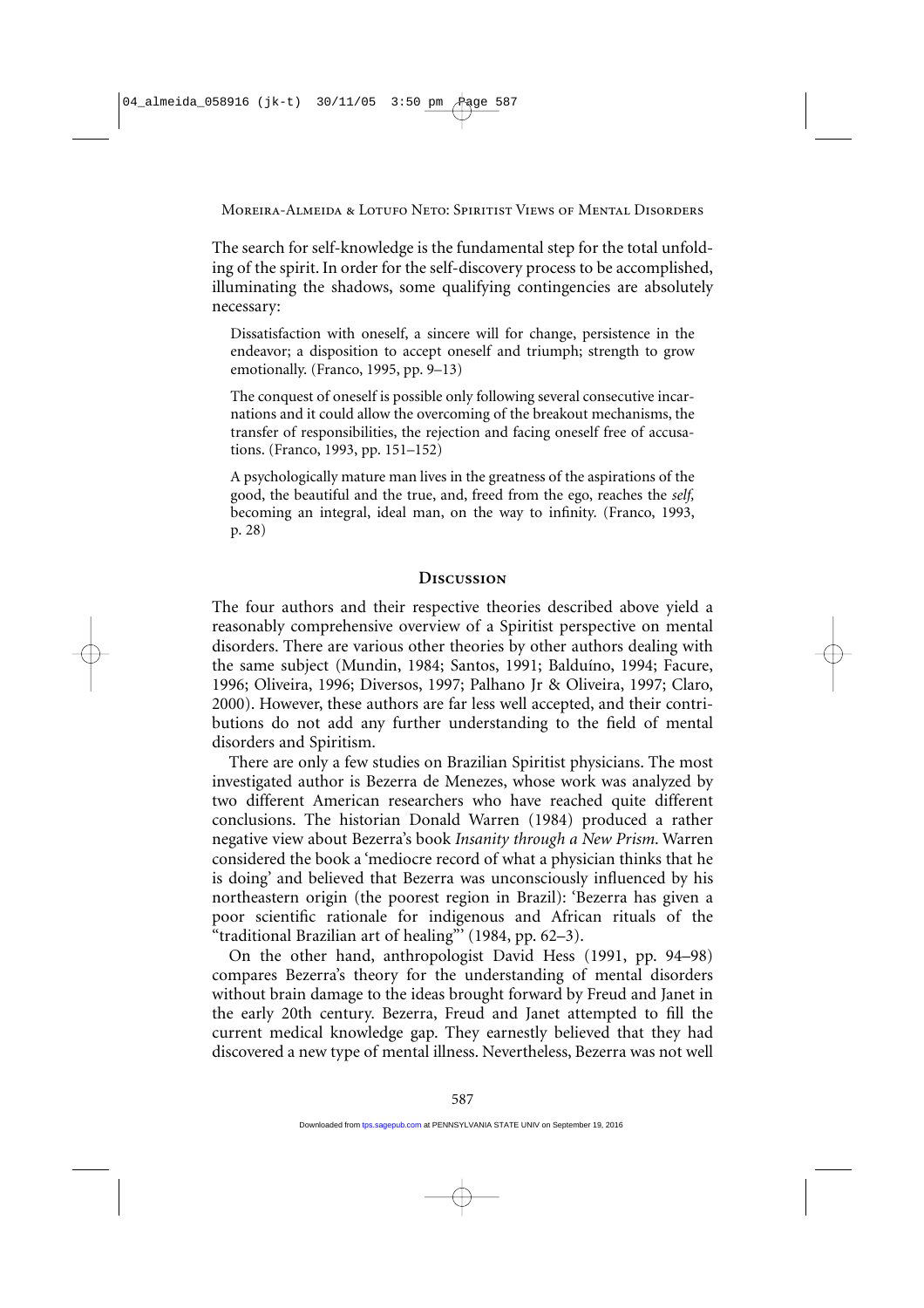accepted among his peers in his attempt to bring scientific legitimacy to what was seen and understood then as popular religion and sorcery. David Hess asserts that, as with dynamic psychiatry, Spiritism tried to connect exorcism and neurology.

Like Freud's psychoanalytic method, which borrowed the therapeutical method from the Catholic confessional chamber and even used a biomedical idiom, Menezes' disobsession therapy borrowed from Catholic exorcism but on the contrary used the spirit idiom. Like Freud, Menezes challenged the accepted dogmas of both the Catholic church and biomedicine. Yet, instead of mapping out an unconscious, Menezes mapped out a spirit world – one that was as real to most Brazilians as the world of repressions, automatisms, and psychic energies was to the psychological reformers of Europe.

Menezes' disobsession therapy was similar to the new dynamic psychiatry in a second way: the triad of spirit of light/client/errant spirit is in many ways similar to that of superego/ego/id . . . the passive figure of medium plays a role similar to that of the silence of the analyst: both are empty stages on which the drama of unconscious conflict plays itself out. (1991, pp. 97–98)

The similarities between the rhetoric of spiritist therapy and psychoanalysis have also been noted by Bastide (1967) and Garrison (1977) and led Hess to call Bezerra the 'Brazilian Freud'. A key difference in regard to psychoanalysis was that the patient did not have to be present in person at the séance. That is one of the Spiritist arguments to deny that the therapeutic effect takes place just by means of catharsis or suggestion.

Independent of the issue of dualism versus monism in analyzing Bezerra's work, in the view of a 21st-century psychiatrist, the most fragile point in Bezerra's theory seems to be his concept of 'insanity without brain damage'. Despite not having affirmed this idea explicitly, Bezerra apparently assumed that if there was no evident macroscopic brain damage, this condition would be consistent with a brain 'free of minimal damage' or a brain in the 'most perfect physiologic condition' (Menezes, 1988, pp. 11–12).

Ferreira tried to integrate Bezerra's theory into the conventional psychiatric practice. The major importance of Ferreira's ideas resides in his pioneering attempt to unite the two different approaches more than half a century ago. It is important to emphasize that Kardec, Bezerra and Ferreira developed their theories in a period when there were no antipsychotic or antidepressant agents, and psychiatry basically dealt with severe mental disorders, its clinical practice being mainly confined to the sanatoriums for the mad. The mental illnesses that currently are the focus of everyday psychiatric practice (anxiety and mood disorders) were often under the care of general physicians and neurologists, or they were not even considered mental disorders (Marx, 1992). Anxiety and mood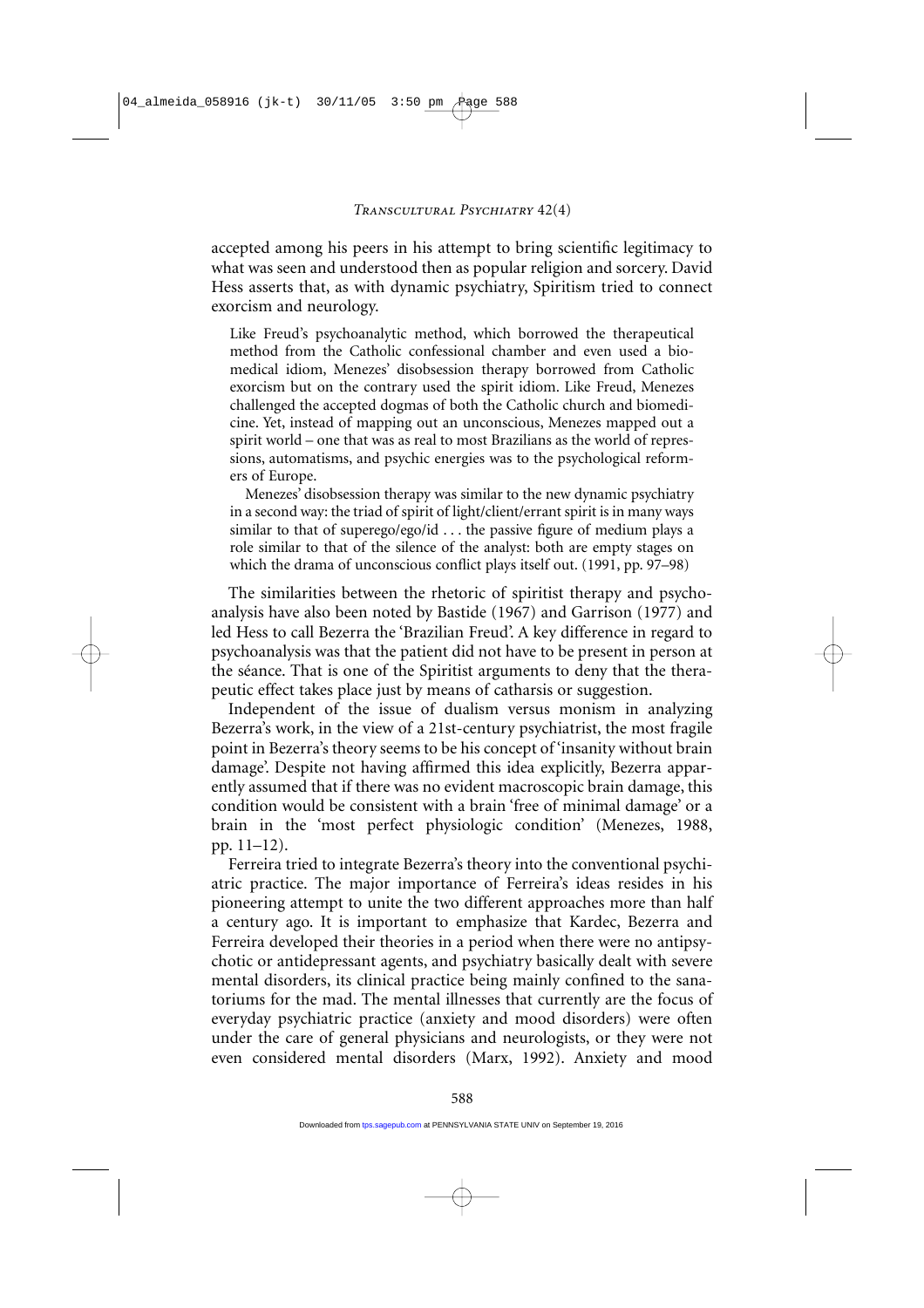disorders have become the central focus of attention in the Spiritist literature and in society as a whole only over the past few decades.

The failure of alienists to obtain major positive outcomes in the treatment of the majority of cases combined with the fact that none of the current psychiatric medications were available then seemed an important factor allowing for the development of the Spiritist treatment approach. An investigation into the impact of modern psychopharmacology on the therapeutic practices performed at the Uberaba Mental Hospital/Sanatorium would be very valuable to clarify these issues.

The authors mentioned have discussed several cases of 'spectacular cures' obtained by means of Spiritist therapy. Unfortunately, the methodological rigor of contemporary clinical trials was not available at that time. The major limitations regarding the methodology of the Spiritist investigations include: lack of randomization, lack of a treatment control group, and lack of objective outcome measures (Guyatt, Sackett, Taylor, Chong, Roberts, & Pugsley, 1986; Sackett, Haynes, & Tugwell, 1985). Despite the methodological limitations of published cases, they are nonetheless useful for the formulation of a hypothesis to be tested in studies with more elaborate designs.

The Center for the Study of Religious and Spiritual Problems (NEPER; Núcleo de Estudos de Problemas Espirituais e Religiosos) is developing different research lines. Historical (Moreira-Almeida, Almeida, & Lotufo Neto, 2005) and anthropological (Puttini, 2004) studies have been conducted on the relationship of Spiritism and the psychiatric community, as well as a clinical trial investigating the efficacy of 'Spiritist therapies' (Leão, 2004). Despite the fact that 'spiritual therapies' such as laying-on of hands and prayers are ubiquitous worldwide, the treatment by means of sessions with mediums for disobsession performed by medical doctors seems unique to Brazil in the last 100 years.

Puttini (2004) recently reported the results of his investigation with 26 Spiritist psychiatric hospitals in São Paulo state, the wealthiest and most populous state in Brazil. There were 4300 health-related professionals in his data base working within these institutions, and many of these workers were not Spiritists. All 26 institutions employed traditional medical and psychological care, and Spiritist therapies were also employed. Puttini's investigation also demonstrated that there was a significant difference in the importance attributed by the mental institutions regarding the role and the importance of the Spiritist therapies. The setting ranged from a Spiritist activity separated from and almost undesired by the local clinical staff to a thorough integration where the spiritual evaluations and interventions were recorded in the subject's charts.

Leão's (2004) double-blind investigation recorded the impact of mediumistic therapies in the clinical and behavioral progress of subjects admitted with mental retardation to a Spiritist hospital. All subjects were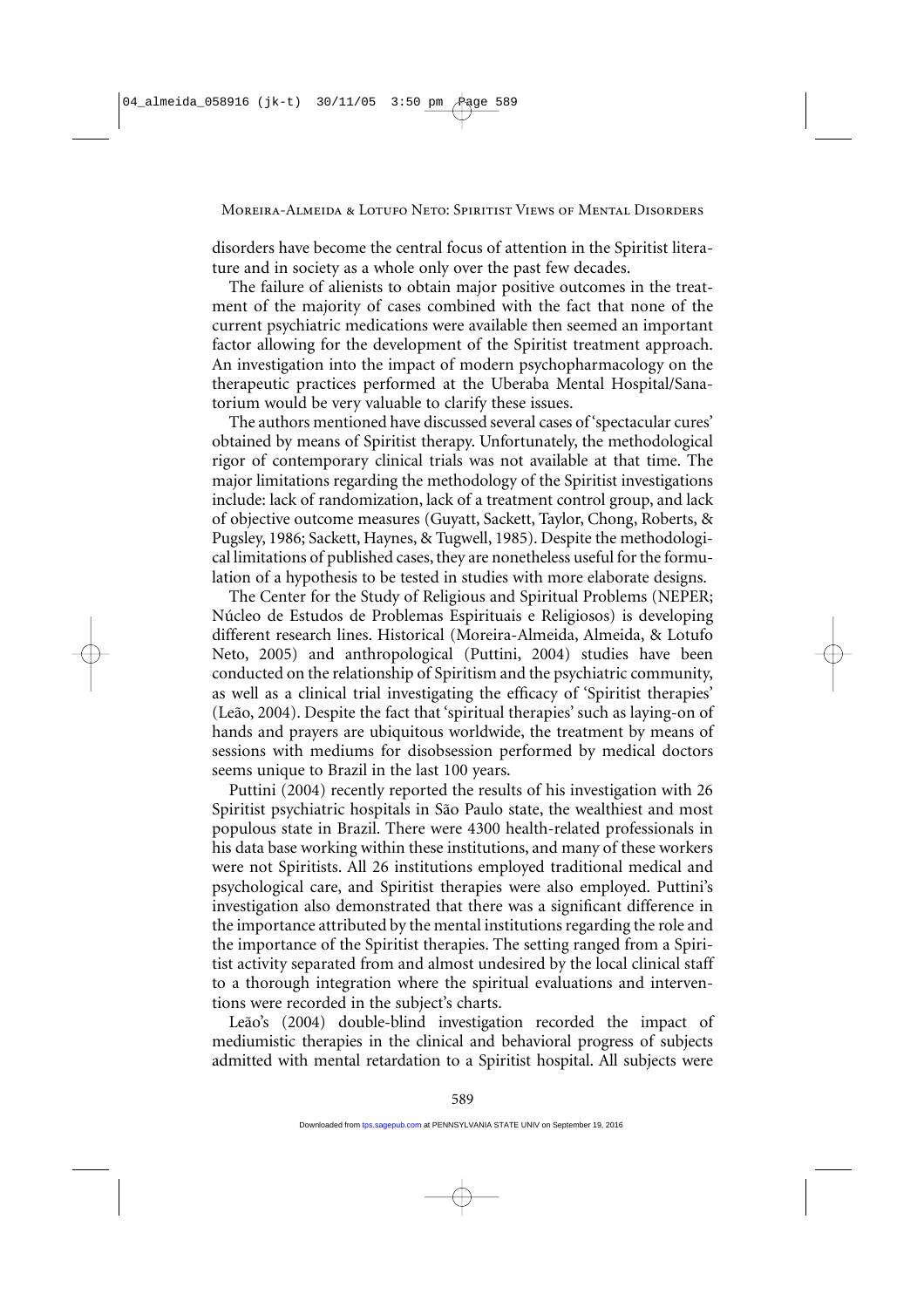submitted to conventional psychiatric therapeutic approaches, and the experimental group was also given simultaneous mediumistic sessions for six months as a complement. The experimental group showed statistically significant clinical and behavioral improvement. This investigation needs to be replicated in other patient populations and with more rigorous methods.

A more recent Spiritist view on mental disorders has been supplied by Joanna de Ângelis, who adopts the assumptions of the previous authors and complements them with a more psychological approach, mostly directed to 'neurotic' disorders and existential problems. Despite some focal resistance, her work has received greater acceptance in the Spiritist milieu among laymen and mental health professionals. It is worth stressing that the psychological themes are also a growing topic in the recent North American medium literature (Hastings, 1991, p. 196; Klimo, 1998). Several books with significant impact became available in the 1970s, namely, *A Course in Miracles* (Schuman, 1975) and the essays of an entity called 'Seth' (Roberts, 1970, 1972, 1974) that sold millions of copies (Hastings, 1991; Klimo, 1998). There are several similarities between the contents of these North American publications and the Brazilian publications. All of them have generated local and non-local study groups, seminars and conferences, besides being a self-help source for millions worldwide. These books also deserve a share of academic study so that an interested party may better understand the content and impact of these psychological theories on the general population (*A Course in Miracles* has received some academic attention; Hastings, 1991, pp. 111–113).

The religious and spiritual dimensions of culture are among the most important factors that structure beliefs, values, behaviors and patterns of human ailments, that is, the human experience (Lukoff, Lu, & Turner, 1992). Kardec's theory of how Spiritism could play a role in preventing mental disorders (helping people deal with life's difficulties and acting as a buffer against stressful life events) is in line with the cognitive-behavioral approach used by Koenig, Larson, and Larson (2001) to explain how religion helps patients to cope.

The majority of psychiatrists and psychologists in clinical practice have met some resistance from religious groups (including Spiritist ones). It is important to consider that the Spiritists themselves recognize fairly well that this specific issue is frequently abused. A prominent Brazilian medium called Teixeira (1990, pp. 86–87) has stated that psychiatric conditions are commonly misinterpreted as mediumship. Ferreira (1996, pp. 8–9) and Kardec (1996, question 474) shared the same opinion. While some Spiritists consider that all mental disorders result from mediumship or obsessions, thus dismissing the conventional psychiatric or psychological treatment modalities, this is not the opinion of the main Spiritist authors. The fact that they have often acknowledged the concomitant use of the two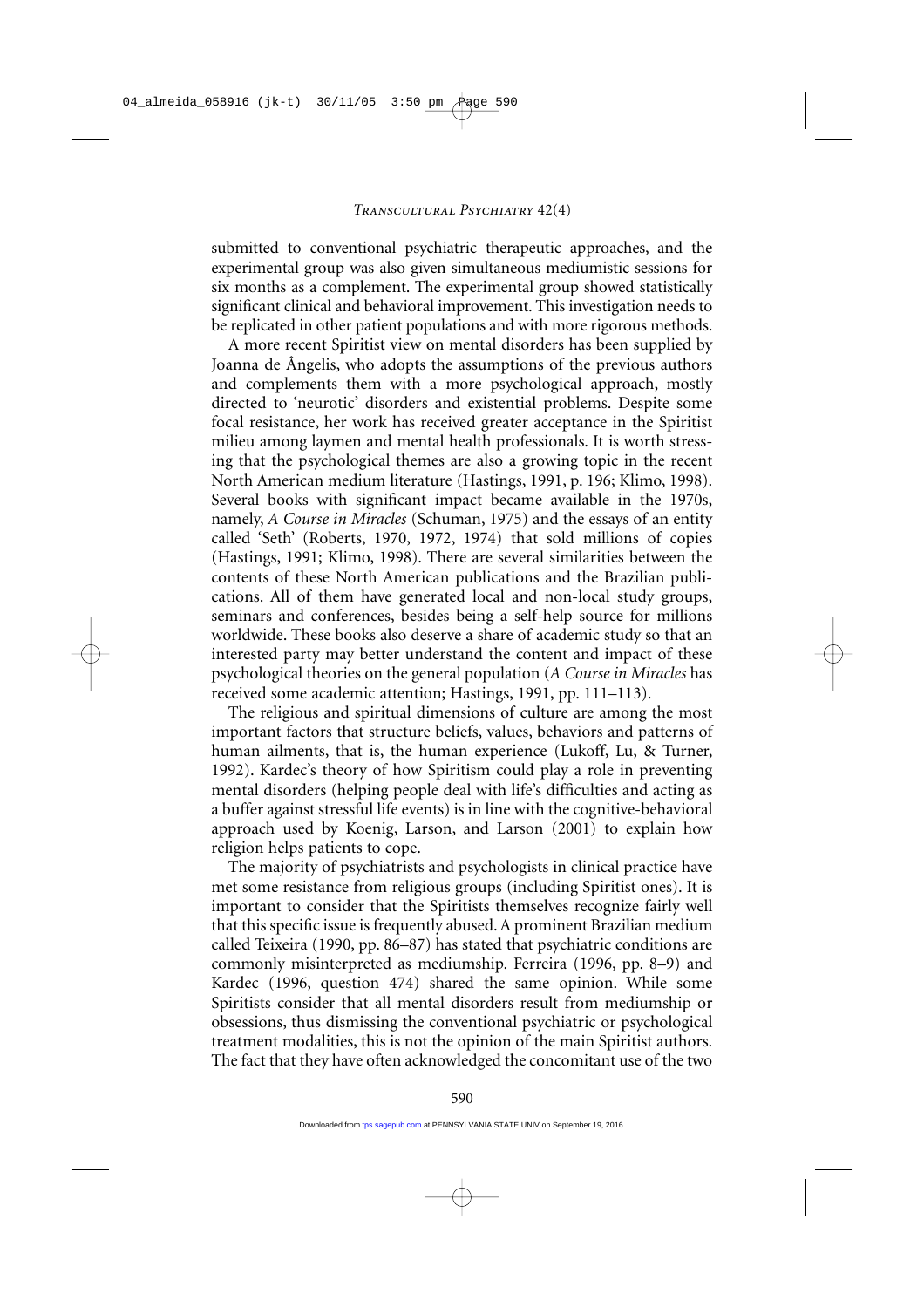treatment approaches may be an important argument in helping patients and families accept psychiatric treatment. The recommendation found in the Brazilian Spiritist milieu to 'develop the mediumship' as a therapy for psychiatric problems does not find any basis in the writings of the two most significant Spiritist authors, Kardec and Bezerra.

## **Conclusions**

Spiritism has developed a complex theory about mental disorders that has influenced patients and health-care professionals, most notably in Latin America, and particularly in Brazil. A complementary etiology to the social, biological and psychological factor is proposed, the spiritual cause. This spiritual cause has its origins in previous incarnations and spiritual influences, the so-called obsessions. The Spiritists argue that acceptance of this complementary factor could have an enormous heuristic power, tremendously facilitating the development of medicine and psychology, but they maintain that materialistic dogmatism and academic authoritarianism prevent the acceptance of their beliefs. It is important to stress, however, that the Spiritist milieu itself has little awareness of this theory and has developed practices that conflict with the practices suggested by their own authors.

Academic study of this subject is of great importance due to the significance it has attained in Brazilian culture and its practical implications. Two fields open up for this investigation: the examination of the objective reality and efficacy of Spiritist practices, and the cultural impact of such views on the population. This essay sets out several possible lines of investigation, some of them already in progress. Hopefully, this article will help to attract the attention of the scientific community to the significance of this theme.

# **Notes**

- 1. Information on Spiritism and Kardec's works may be found at: www.spiritist. org and http://spiritsonline.net
- 2. Spiritism also plays an important social role related to mental health in both Puerto Rico and in the Puerto Rican community in the United States (Harwood, 1977; Hohmann et al., 1990). However, compared to Brazil, Spiritism among Puerto Ricans has shown a greater degree of syncretism with Afro-American traditions.
- 3. It is important to point out that we have attempted to present the ideas in a descriptive way, without any judgement as to their ontological or therapeutic validity. To avoid the excessive and tiresome use of the conditional tense and expressions such as 'supposedly', 'hypothetical' and 'assumed' when describing the Spiritist theories, the present tense was mostly used, but this does not imply the acceptance of those hypothesis by the authors of this article.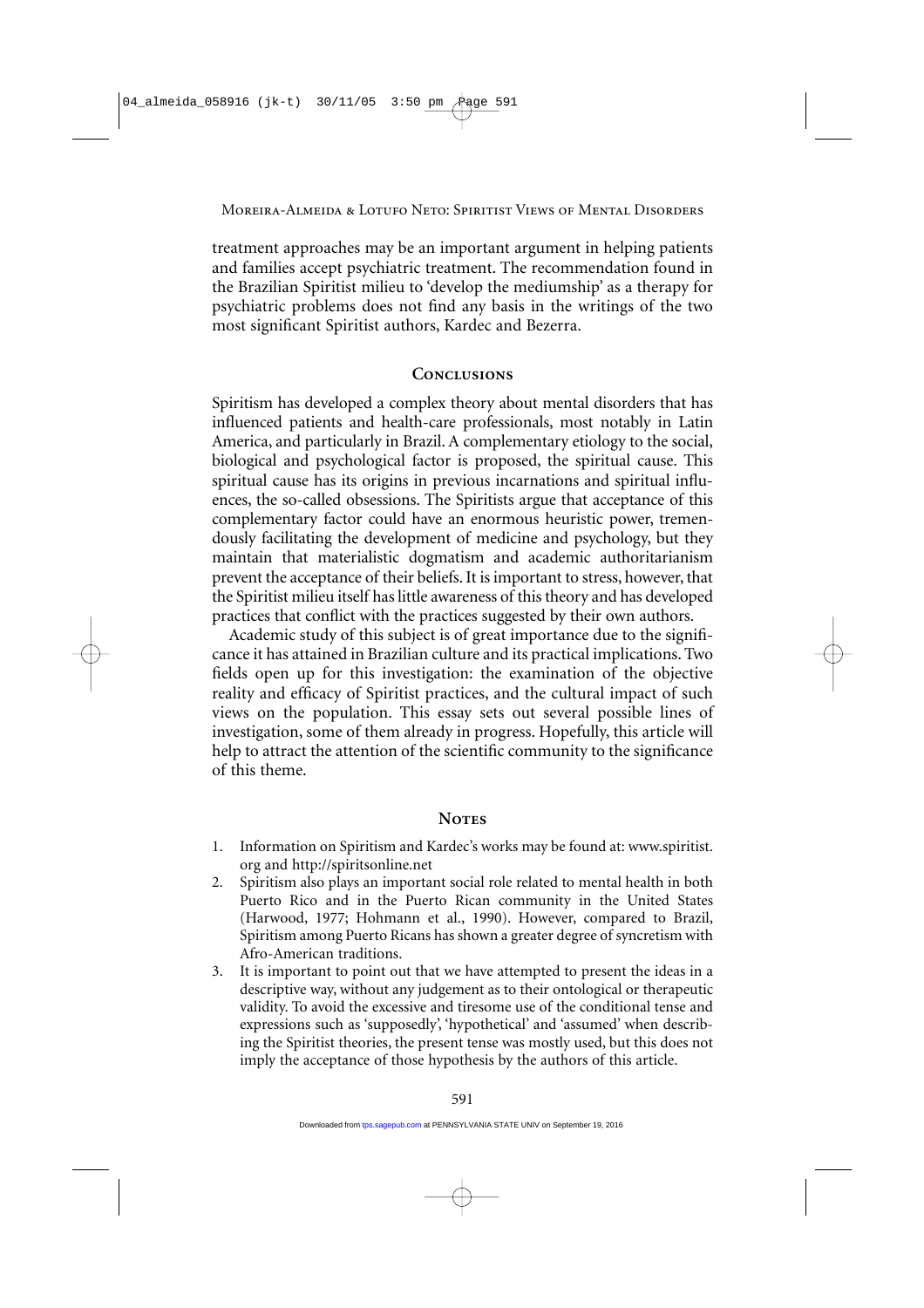#### **References**

- Abreu, C. (1991). *Bezerra de Menezes*. São Paulo: Edições FEESP.
- Aubrée, M., & Laplantine, F. (1990). *La table, le livre et les espirits*. Paris: Éditions Jean-Claude Làttes.
- Baccelli, C. A. (2001). *Sob as cinzas do tempo*/*pelo espírito Inácio Ferreira*. Votuporanga, Brazil: Editora Pierre Paul Didier.
- Balduíno, L. (1994). *Psiquiatria e mediunismo*. Rio de Janeiro: FEB.
- Bastide, R. (1967). Le spiritisme au Brésil. *Archives de Sociologie des Religions, 24*,  $3-16.$
- Claro, I. (2000). *Depressão: Causas, conseqüências e tratamento* (8th ed.). Matão, Brazil: Casa Editora O Clarim.
- Constans, A. (1991 [1862]). *Relation sur une épidémie d'hystéro-démonopathie en 1861.* Paris: Thunot.
- Damazio, S. F. (1994). *Da elite ao povo: Advento e expansão do espiritismo no Rio de Janeiro*. Rio de Janeiro: Bertrand Brasil.
- Diversos. (1997). *Desafios em saúde mental: Contribuições da terapêutica espírita*. (Anais do IV ENESAM-Encontro Nacional Espírita de Saúde Mental). Belo Horizonte, Brazil: Editora Espírita Cristã Fonte Viva.
- Ellenberger, H. (1970). *The discovery of the unconscious*. New York: Basic Books.
- Facure, N. O. (1996). Repercussão dos paradigmas espíritas numa clínica de neurologia. In: Associação Médico-Espírita de São Paulo – *Boletim Médico Espírita no. 10* Mednesp *95*, 7–25.
- Ferreira, I. (1993 [1945]). *Novos rumos à medicina,*Vol. I. São Paulo: Edições FEESP.
- Ferreira, I. (1995 [1948]). *Novos rumos à medicina*, Vol. II. São Paulo: Edições FEESP.
- Ferreira, I. (1996). *Psiquiatria em face da reencarnação*. São Paulo: Edições FEESP.
- Figueiredo, G. R., & Ferraz, M. P. T. (1998). Hospício, caridade e psiquiatria. *Revista ABP-APAL, 20*, 1–8.
- Franco, D. (1990). *O homem integral*/*pelo espírito Joanna de Ângelis*. Salvador, Brazil: Livraria Espírita Alvorada.
- Franco, D. (1993). *O ser consciente/pelo espírito Joanna de Ângelis*. Salvador: Livraria Espírita Alvorada.
- Franco, D. (1995). *Autodescobrimento: uma busca interior*/*pelo espírito Joanna de Ângelis*. Salvador: Livraria Espírita Alvorada.
- Franco, D. (1997).*Vida: desafios e soluções*/*pelo espírito Joanna de Ângelis*. Salvador: Livraria Espírita Alvorada.
- Franco, D. (1999). *Dias gloriosos*/*pelo espírito Joanna de Ângelis*. Salvador: Livraria Espírita Alvorada.
- Franco, D. (2000a). *Jesus e o evangelho À luz da psicologia profunda*/*pelo espírito Joanna de Ângelis*. Salvador: Livraria Espírita Alvorada.
- Franco, D. (2000b). *O despertar do espírito*/*pelo espírito Joanna de Ângelis*. Salvador: Livraria Espírita Alvorada.
- Franco, D. (2000c). *Jesus e atualidade*/*pelo espírito Joanna de Ângelis*. São Paulo: Pensamento.
- Franco, D. (2000d). *Desperte e seja feliz*/*pelo espírito Joanna de Ângelis*. Salvador: Livraria Espírita Alvorada.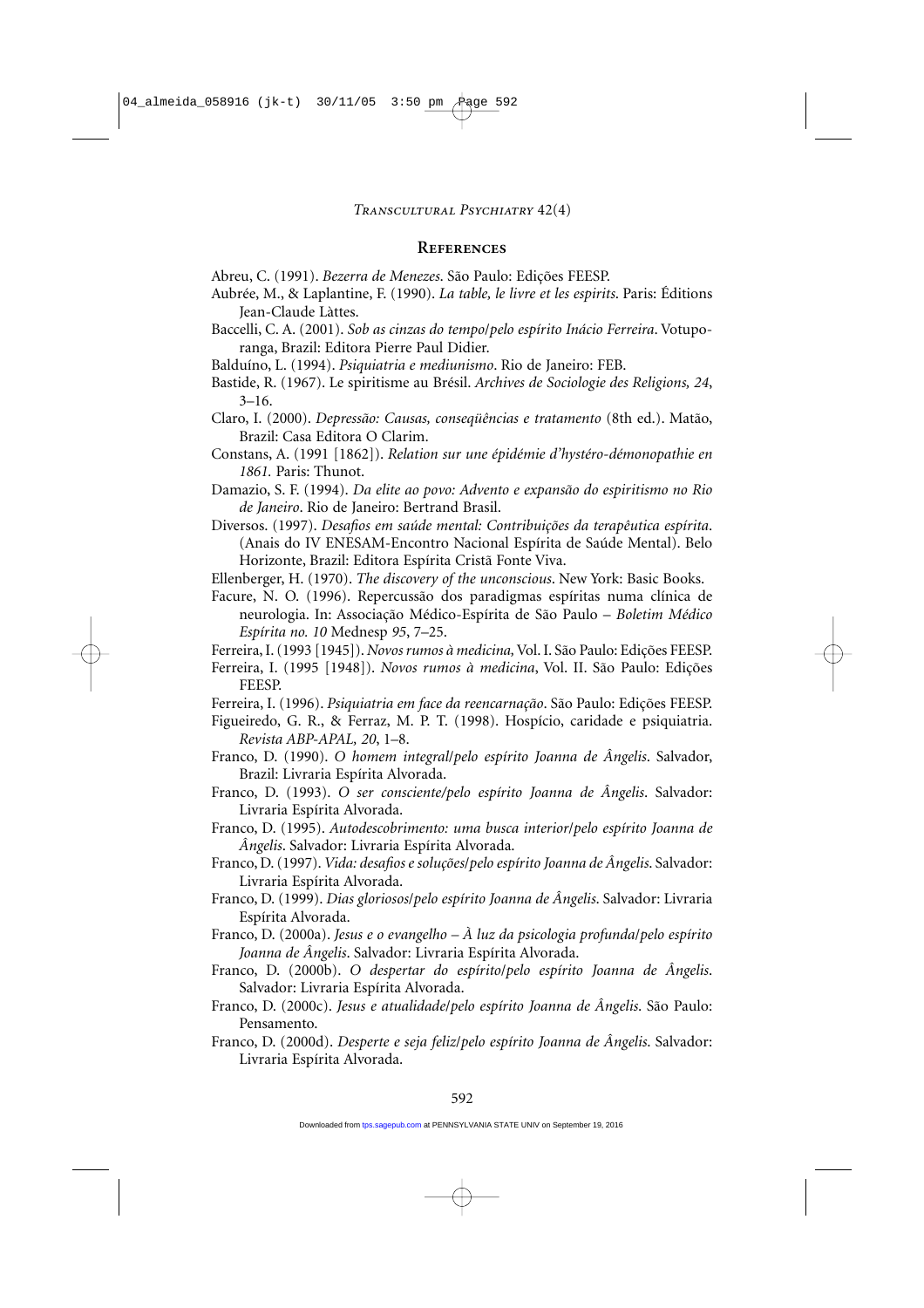- Franco, D. (2002). *Elucidações psicológicas à luz do espiritismo*/*pelo espírito Joanna de Ângelis* (organização de G. Campetti Sobrinho & P. R. A. Pedrosa). Salvador: Livraria Espírita Alvorada.
- Garrison, V. (1977). The Puerto Rican syndrome in psychiatry and espiritismo. In V. Crapanzano & V. Garrison (Eds.), *Case studies in spirit possession* (pp. 383–449). New York: John Wiley & Sons.
- Guyatt, G., Sackett, D., Taylor, D. W., Chong, J., Roberts, R., & Pugsley, S. (1986). Determining optimal therapy: Randomised trials in individual patients. *New England Journal of Medicine, 314*, 889–892.
- Harwood, A. (1977). Puerto Rican spiritism. *Culture, Medicine and Psychiatry, 1*, 69–95, 135–153.
- Hastings, A. (1991). *With the tongues of men and angels: A study of channelling*. Fort Worth, TX: Holt, Rinehart and Winston Inc.
- Hess, D. (1991). *Spirits and scientists: Ideology, spiritism and Brazilian culture*. University Park, PA: Pennsylvania State University Press.
- Hohmann, A. A., Richeport, M., Marriott, B. M., Canino, G. J., Rubio-Stipic, M., & Bird, H. (1990). Spiritism in Puerto Rico. *British Journal of Psychiatry, 156,* 328–335*.*
- Janet, P. (1889). *L'automatisme psychologique.* Paris: Félix Alcan.
- Kardec, A. (1858). Introdução. *Revista Espírita, 1*(1), 1–6.
- Kardec, A. (1861a). Ensaio sobre a teoria da alucinação. *Revista Espírita, 4*(7), 208–215.
- Kardec, A. (1861b). Fenômenos psico fisiológicos:Das pessoas que falam de si mesmas na terceira pessoa. *Revista Espírita, 4*(8), 239–243.
- Kardec, A. (1862a). Epidemia demoníaca na sabóia. *Revista Espírita, 5*(4), 107–111.
- Kardec, A. (1862b). Estudo sobre os possessos de morzine. *Revista Espírita, 5*(12), 355–365.
- Kardec, A. (1862c). Estatística de suicídios. *Revista Espírita, 5*(7), 196–202.
- Kardec, A. (1863a). Estudo sobre os possessos de morzine (II artigo). *Revista Espírita, 6*(1), 1–8.
- Kardec, A. (1863b). Estudo sobre os possessos de morzine (III artigo). *Revista Espírita, 6*(2), 33–40.
- Kardec, A. (1863c). Estudo sobre os possessos de morzine (IV artigo). *Revista Espírita, 6*(4), 99–110.
- Kardec, A. (1863d). Estudo sobre os possessos de morzine (V artigo). *Revista Espírita, 6*(5), 130–140.
- Kardec, A. (1864). Cura de uma obsessão. *Revista Espírita, 7*(2), 45–46.
- Kardec, A. (1865a). Nova cura de uma jovem obsedada de marmande. *Revista Espírita, 8*(1), 4–19.
- Kardec, A. (1865b). O fumo e a loucura. *Revista Espírita, 8*(5), 142–144.
- Kardec, A. (1866a). Monomania incendiária precoce. *Revista Espírita, 9*(6), 171–177.
- Kardec, A. (1866b). Curas de obsessões. *Revista Espírita, 9*(2): 44–48.
- Kardec, A. (1869). A carne é fraca Estudo fisiológico e moral. *Revista Espírita, 12*(3), 63–67.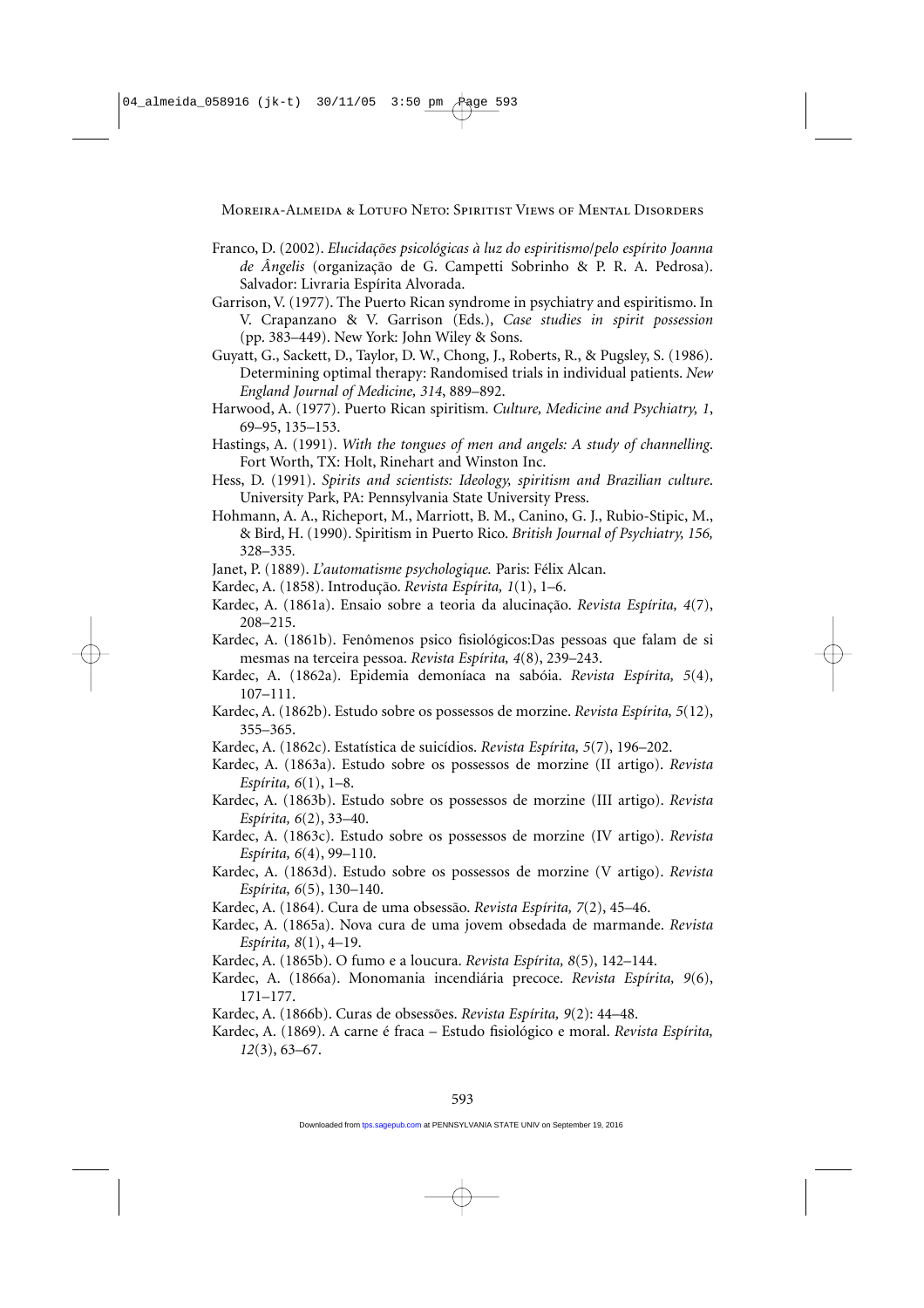- Kardec, A. (1986 [1861]). *The mediums' book* (trans. Anna Blackwell). Rio de Janeiro: FEB.
- Kardec, A. (1992[1868]). *A gênese, os milagres e as predições segundo o espiritismo*. Rio de Janeiro: FEB.
- Kardec, A. (1995 [1859]). *O que é o espiritismo?* Rio de Janeiro: FEB.
- Kardec, A. (1996 [1857]). *The spirits' book* (trans. Anna Blackwell). Rio de Janeiro: FEB.
- Klimo, J. (1998). *Channelling: Investigations on receiving information from paranormal sources*. Berkeley, CA: North Atlantic Books.
- Koenig, H., Larson, D., & Larson, S. S. (2001). Religion and coping with serious medical illness. *Annals of Pharmacotherapy, 35*, 352–359.
- Koss-Chioino, J. D. (2003). Jung, spirits and madness: Lessons for cultural psychiatry. *Transcultural Psychiatry, 40*(2), 164–180.
- Leão, F. C. (2004). '*Práticas espirituais no tratamento de portadores de deficiência mental*.' Dissertação de Mestrado. Dept Psiquiatria da Faculdade de Medicina da Universidade de São Paulo.
- Lukoff, D., Lu, F., & Tuner, R. (1992). Toward a more culturally sensitive DSM-IV: Psychoreligious and psychospiritual problems. *Journal of Nervous and Mental Disease, 180*, 673–682.
- Machado, U. (1993). *Os intelectuais e o espiritismo. De Castro Alves a Machado de Assis*. Rio de Janeiro: Antares.
- Marx, O. M. (1992). What is the history of psychiatry? *History of Psychiatry, 3*, 279–292.
- Menezes, A. (1988 [1897]). *A loucura sob novo prisma*. Rio de Janeiro: FEB.
- Moreira-Almeida, A., Almeida, A. A. S., & Lotufo Neto, F. (2005). History of spiritist madness in Brazil. *History of Psychiatry, 16*(1): 5–25.
- Mundin, P. O. (1984). A posição doutrinária espírita na psiquiatria. In Associação Médico-Espírita de São Paulo*, Boletim Médico Espírita, 1*, 57–71.
- Murphy, G., & Ballou, R. O. (1960). *William James on psychical research.* New York: Viking Press.
- Myers, F. W. H. (2001 [1903]). *Human personality and its survival of bodily death*. Charlottesville, VA: Hampton Roads Publishing Company Inc.
- Nobre, F. (1986). Introdução. In B. Menezes, *Perfis Parlamentares 33* / *Bezerra de Menezes*. Brasília: Câmara dos Deputados.
- Oliveira, S. F. (1996). As funções verticais do cérebro. In Associação Médico-Espírita de São Paulo, *Boletim Médico Espírita, 10*, 187–95.
- Palhano Jr, L., & Oliveira, J. A. S. (1997). *Laudos espíritas da loucura*. Niterói, Brazil: Lachatre.
- Puttini, R. F. (2004). *Medicina e religião num espaço hospitalar espírita*. Tese de Doutorado. Departamento de Saúde Coletiva da Faculdade de Ciências Médicas da Universidade Estadual de Campinas (Unicamp).
- Roberts, J. (1970). *The Seth material*. Englewood Cliffs, NJ: Prentice-Hall.
- Roberts, J. (1972). *Seth speaks: The eternal validity of the soul*. Englewood Cliffs, NJ: Prentice-Hall.
- Roberts, J. (1974). *The nature of personal reality: A Seth book*. Englewood Cliffs, NJ: Prentice-Hall.